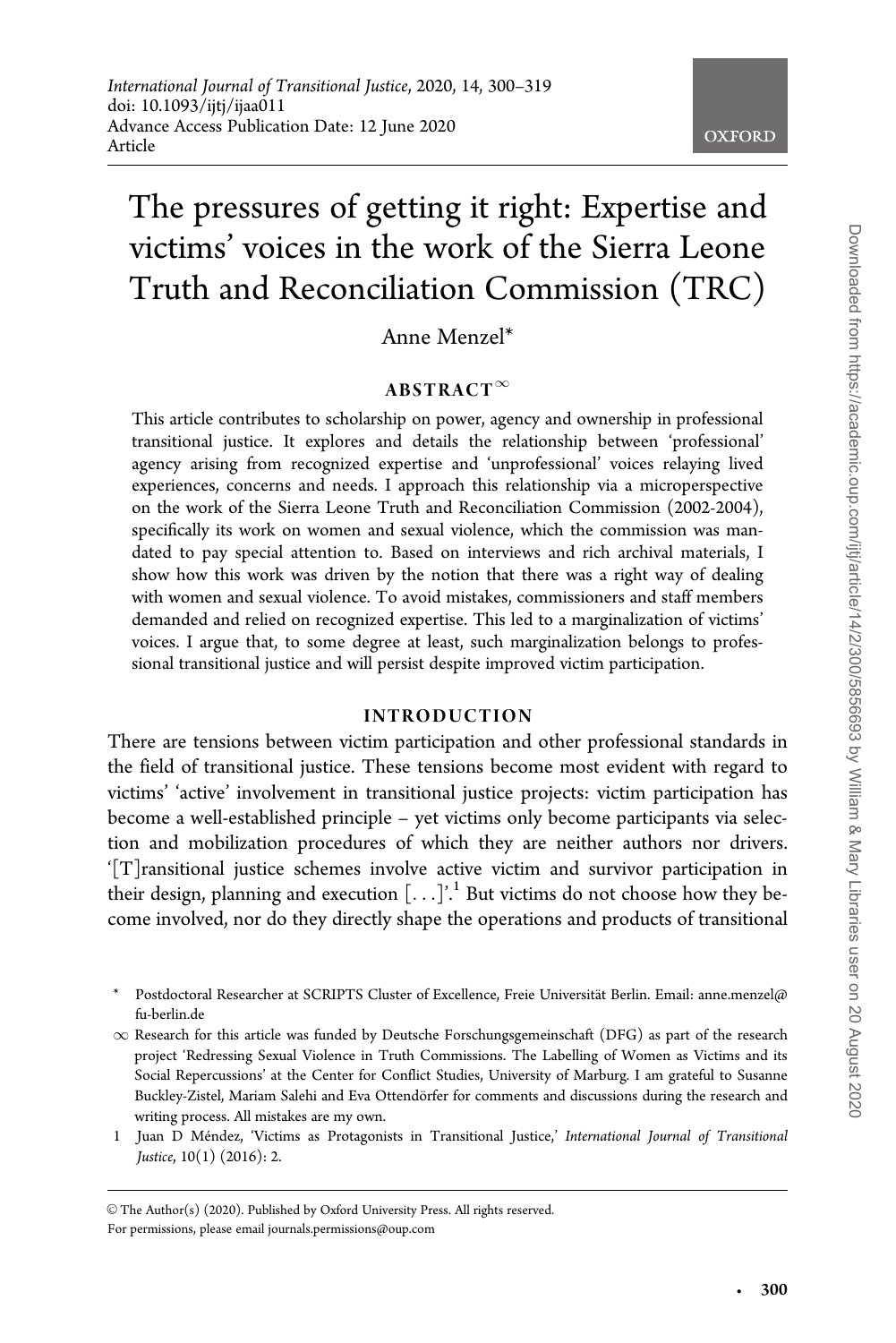justice.<sup>2</sup> This is no coincidence. There are professional reasons<sup>3</sup> for preferring a controlled involvement of victims and survivors. Bottom up and open ended forms of participation would be time intensive and unpredictable in their results. In consequence, it is unlikely that they would contribute to immediate project success such as the timely delivery of a state-of-the-art truth commission report.<sup>4</sup>

This is exactly the type of reasoning that has frustrated those scholars and activists who argue that transitional justice should be authored and driven by victims and survivors themselves, at least to a significant degree.<sup>5</sup> And yet these tensions are in no way unique to transitional justice. They belong to a larger set of problems around power, agency and ownership that also haunt the related fields of peacebuilding and development aid/cooperation. $6$  It is a widely shared professional persuasion in these fields that projects must be owned by the people directly affected in order to be legitimate and effective. However, neither field usually involves such 'local' people - 'local' being the most widely used classification - at the level of designing, budgeting and actually running projects.<sup>7</sup> Recent peacebuilding, development and transitional justice scholarship has drawn attention to the nonetheless existing agency of various categories of 'local' actors including victims/survivors of human rights violations.<sup>8</sup> Yet their agency remains narrowly limited within projects because 'locals' rarely get the chance to be in charge.<sup>9</sup>

- 2 See e.g. Habib Nassar, 'Restricted Access'. Promises and Pitfalls of Victim Participation in Transitional Justice Mechanisms. A Comparative Approach (The Hague: Impunity Watch, 2017), [https://www.impunitywatch.](https://www.impunitywatch.nl/docs/ResearchReport_Restricted_Access_Promises_Pitfalls_Victim_Participation_2017_eng.pdf) [nl/docs/ResearchReport\\_Restricted\\_Access\\_Promises\\_Pitfalls\\_Victim\\_Participation\\_2017\\_eng.pdf](https://www.impunitywatch.nl/docs/ResearchReport_Restricted_Access_Promises_Pitfalls_Victim_Participation_2017_eng.pdf) (accessed 13 February 2020); Tazreena Sajjad, 'Heavy Hands, Helping Hands, Holding Hands: The Politics of Exclusion in Victims' Networks in Nepal,' International Journal of Transitional Justice 10(1) (2016): 25-45; Paul Gready and Simon Robins, 'From Transitional to Transformative Justice: A New Agenda for Practice,' International Journal of Transitional Justice 8(3) (2014): 339-361.
- 3 On the professionalization of transitional justice, see e.g. Jelena Subotić, 'The Transformation of International Transitional Justice Advocacy', International Journal of Transitional Justice 6(1) (2012): 106– 125.
- See Eduardo González, 'Set to Fail? Assessing Tendencies in Truth Commissions Created After Violent Conflict', in Challenging the Conventional: Can Truth Commissions Strengthen Peace Processes?, eds. International Center for Transitional Justice and Kofi Annan Foundation (New York: International Center for Transitional Justice, 2014), [https://www.ictj.org/sites/default/files/ICTJ\\_TruthCommPeace\\_](https://www.ictj.org/sites/default/files/ICTJ_TruthCommPeace_English_2016.pdf) English 2016.pdf (accessed 18 July 2019).
- 5 See e.g. Gready and Robins supra n 2; Tshepo Madlingozi, 'On Transitional Justice Entrepreneurs and the Production of Victims', Journal of Human Rights Practice 2(2) (2010): 208-228.
- 6 On the links between transitional justice and peacebuilding scholarship and practice, see also Catherine Baker and Jelena Obradovic-Wochnik, 'Mapping the Nexus of Transitional Justice and Peacebuilding,' Journal of Intervention and Statebuilding 10(3) (2016): 281-301.
- 7 See e.g. Tania Murray Li, 'Rendering Society Technical: Government through Community and the Ethnographic Turn at the World Bank in Indonesia,' in Adventures in Aidland. The Anthropology of Professionals in Aid and Development, ed. David Mosse (New York and Oxford: Berghahn Books, 2013), 57-80; Séverine Autesserre, Peaceland: Conflict Resolution and the Everyday Politics of International Intervention (New York: Cambridge University Press, 2014).
- 8 See e.g. Annika Björkdahl and Johanna Mannergren Selimovic, Gendering agency in transitional justice,' Security Dialogue 46 (2) (2015): 165-182.
- 9 See e.g. Autesserre supra n 7; Anne Menzel, 'The perils of recognising local agency: a situational concept of agency and the case of victims of sexual violence and the Sierra Leone Truth and Reconciliation Commission (TRC),' Journal of International Relations and Development online first (2018), [https://doi.](https://doi.org/10.1057/s41268-018-0166-9) [org/10.1057/s41268-018-0166-9.](https://doi.org/10.1057/s41268-018-0166-9)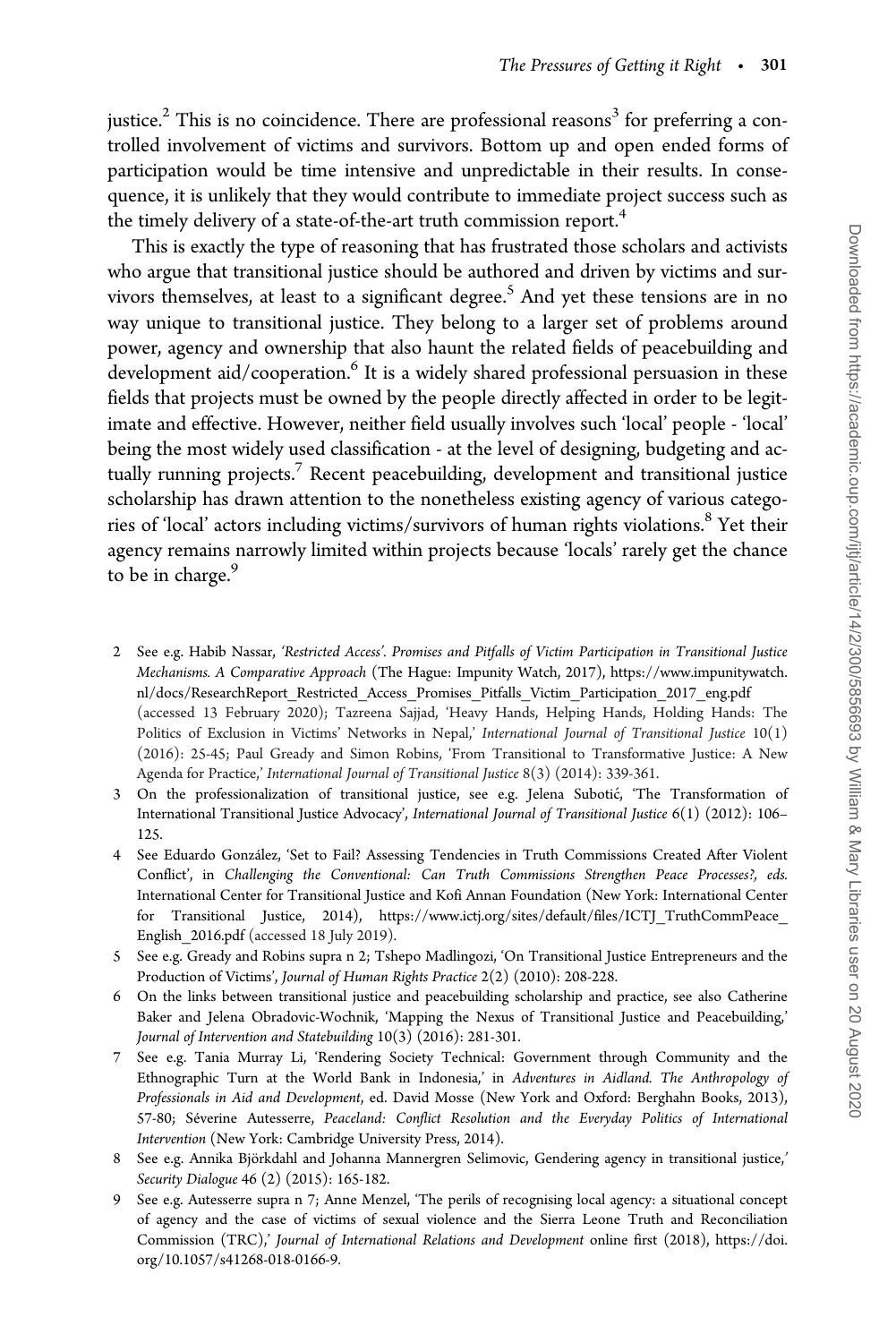This article sets out to further explore and detail such tensions focusing on report production in one donor-funded transitional justice project: namely the Sierra Leone Truth and Reconciliation Commission (TRC), which operated from 2002 to 2004. I zoom in on the TRCs work on sexual violence against women, which the commission was mandated to pay special attention to. Not only had sexual violence been pervasive during the eleven-year civil war in Sierra Leone (1991-2002).<sup>10</sup> The Sierra Leone TRC also coincided with a more general increase in political and professional attention to conflict-related sexual violence against women. It operated at a time when transnational gender expertise was rapidly evolving alongside transitional justice expertise.<sup>11</sup>

I particularly focus on the production of the chapter on 'Women and the Armed Conflict in Sierra Leone<sup>12</sup> for the TRC's final report and analyse the inputs and activities that shaped this chapter, based on documents from the TRC archive in Freetown and interviews with TRC staff and consultants. In sum, I find that much of the work going into this chapter was driven by the notion that there was a right way of dealing with female victims of sexual violence and their stories. Commissioners and staff members, especially those most committed to doing a good job, did not consider it an open and potentially contested process but one in which mistakes had to be avoided. To this end, they relied on recognized expertise, made available via a transnational epistemic community of practitioners and academics,<sup>13</sup> on how to deal with victims of sexual violence and do 'good' transitional justice work for them. Recognized expertise enabled commissioners and staff members to professionally interpret, manage and, in effect, marginalize victims' voices: in the sense that the chapter on 'Women and the Armed Conflict in Sierra Leone' clearly represents priorities defined by professionals relying on recognized expertise and not by Sierra Leonean victims of sexual violence.<sup>14</sup>

This article makes two contributions: firstly, it links debates over (the lack of) meaningful victim participation in transitional justice with similar concerns and relevant research in the fields of peacebuilding and development aid/cooperation. I problematize the widely used distinction between 'international' actors and marginalized 'local' people and introduce an alternative distinction between 'professional agency' and 'unprofessional voices' that emerged from my analysis of the production of the chapter on 'Women and the Armed Conflict in Sierra Leone'. I found this

- 10 See e.g. Physicians for Human Rights, War-Related Sexual Violence in Sierra Leone. A Population-Based Assessment (Boston and Washington D.C.: Physicians for Human Rights, 2002); Chris Coulter, Bush Wives and Girl Soldiers: Women's Lives Through War and Peace in Sierra Leone (Ithaca and London: Cornell University Press, 2009).
- 11 See, e.g. Binaifer Nowrojee, 'Making the Invisible War Crime Visible: Post-Conflict Justice for Sierra Leone's Rape Victims,' Harvard Human Rights Journal 18 (2005): 85-106.
- 12 Sierra Leone Truth and Reconciliation Commission, Witness to Truth: Report of the Sierra Leone Truth and Reconciliation Commission, Volume 3B (Freetown: Graphic Packaging Ltd. GCGL), [http://www.sier](http://www.sierraleonetrc.org/index.php/view-the-final-report/download-table-of-contents/volume-three-b) [raleonetrc.org/index.php/view-the-final-report/download-table-of-contents/volume-three-b](http://www.sierraleonetrc.org/index.php/view-the-final-report/download-table-of-contents/volume-three-b) (accessed 23 July 2019): 85-229. The Sierra Leone TRC did not consider sexual violence against men.
- 13 On transitional justice as an 'epistemic community', see Susanne Buckley-Zistel, 'Transitional Justice,' in The Oxford Handbook of International Political Theory, eds. Chris Brown and Robyn Eckersley (Oxford and New York: Oxford University Press, 2018), 153-165.
- 14 See also Judith Renner,' Producing the subjects of reconciliation: the making of Sierra Leoneans as victims and perpetrators of past human rights violations,' Third World Quarterly 36(6) (2015): 1110-1128.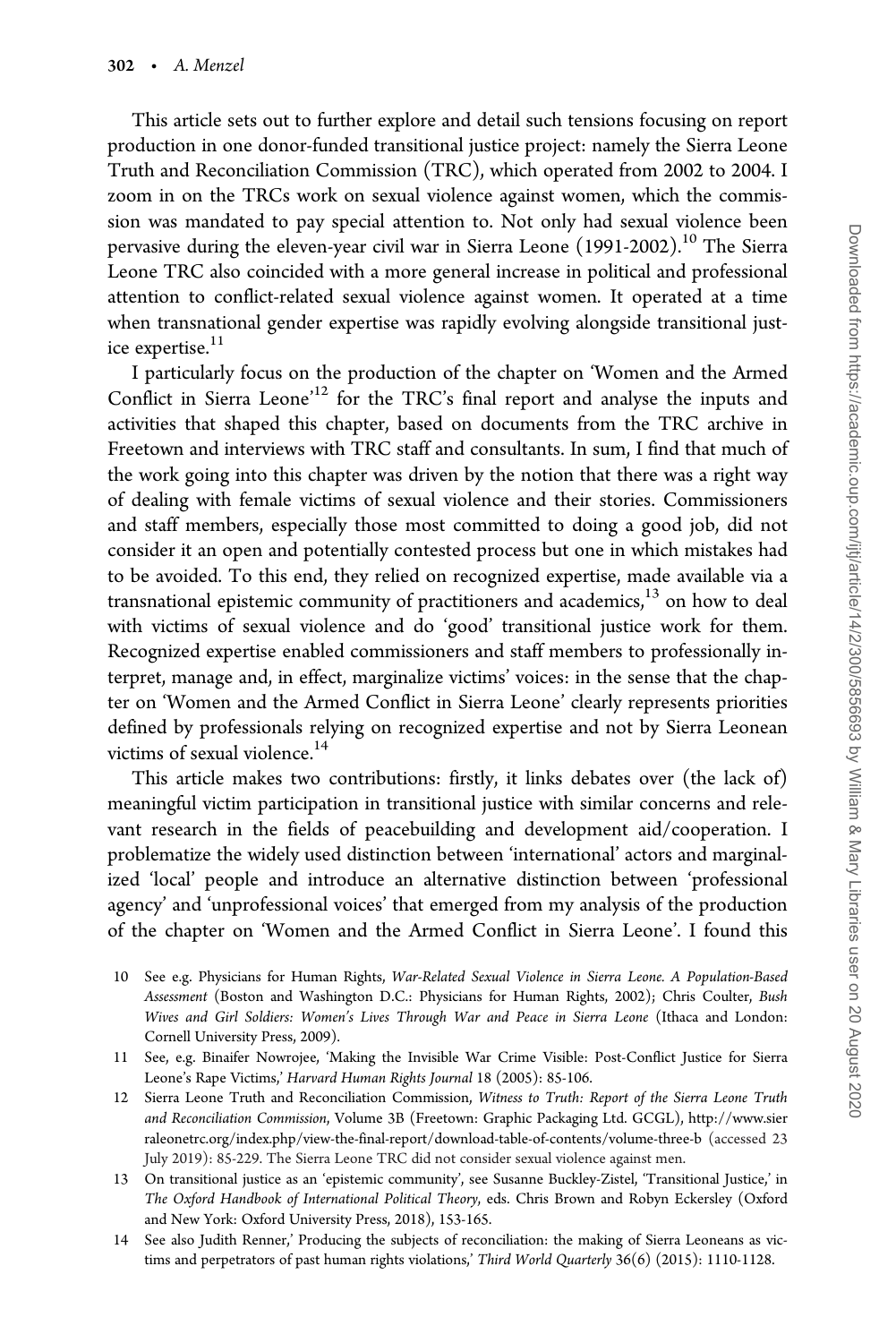distinction more plausible and analytically fruitful and expect that it may prove useful across field divides.

Secondly, based on archival and interview research, I describe the workings of a specific type of marginalization. I show how reliance on recognized expertise rather than eyelevel engagement with Sierra Leonean victims and women organizations shaped the production of the chapter on 'Women and the Armed Conflict in Sierra Leone'. Victims did not have a chance to be heard without a professional filter, let alone define priorities for the TRC's work. I do not claim that findings presented in the chapter on 'Women and the Armed Conflict in Sierra Leone' are wrong in the sense that they gravely misrepresent experiences of wartime violence and the broader situation of women and girls in Sierra Leone. Rather, my point is procedural: the chapter reflects priorities – e.g. topics to be covered and concepts to be used – that were defined on the basis of expertise and then shaped subsequent engagement with victims of sexual violence and women's organizations in Sierra Leone.

Although a single case study like mine offers no grounds for generalizations, it is worth mentioning that I see no reason why this type of professional marginalization should be particular to the Sierra Leone TRC or why it should only affect female victims of sexual violence. One might argue that the TRC - like its contemporary, the Commission for Reception, Truth and Reconciliation in Timor-Leste - was an extremely internationalized commission, in the sense that it was not only donorfunded but also run and overseen by an UN entity.<sup>15</sup> But even more domesticallyrun projects are also managed by professionals whose work will likely produce at least some of the same marginalization.<sup>16</sup> And although victim participation in transitional justice has evolved over the last one-and-a-half decades, recent studies suggest that it has not allowed for victim-driven formats. Instead, victim participation usually takes place in 'invited spaces'<sup>17</sup> that require victim representatives to professionalize (e.g. learn and use legal/policy languages), adhere to predefined procedures und accept that only preselected experiences, needs and concerns will receive official attention.<sup>18</sup> Such professional marginalization should affect victims across categories in quite similar ways - as long as professionals only engage them on the basis or through the filter of expertise.

In the section following this introduction, I begin by situating my argument in existing scholarship on power, agency and ownership across the fields of development aid/cooperation, peacebuilding and transitional justice. I pay particular attention to two questions: who owns projects, in the sense of being able to define priorities and necessary efforts for achieving them? And how and why do certain others become marginalized, in the sense that they do not get the chance to define

<sup>15</sup> See e.g. Menzel supra n 9; Cynthia M. Horne, 'Reconstructing 'Traditional' Justice from the Outside in: Transitional Justice in Aceh and East Timor,' Journal of Peacebuilding & Development, 9(2) (2014):17-32.

<sup>16</sup> See e.g. Lynch's account of how the Kenyan Truth, Justice and Reconciliation Commission's focus on women was shaped by transnational gender and transitional justice expertise. Gabrielle Lynch, Performances of Injustice. The Politics of Truth, Justice and Reconciliation in Kenya (Cambridge et al.: Cambridge University Press, 2018), 191-198.

<sup>17</sup> Mijke de Waardt and Sanne Weber, Beyond Victims' Mere Presence: An Empirical Analysis of Victim Participation in Transitional Justice in Colombia,' Journal of Human Rights Practice 11 (1) (2019): 209- 228: 222.

<sup>18</sup> See e.g. Sajjad supra n 2; Nassar supra n 2.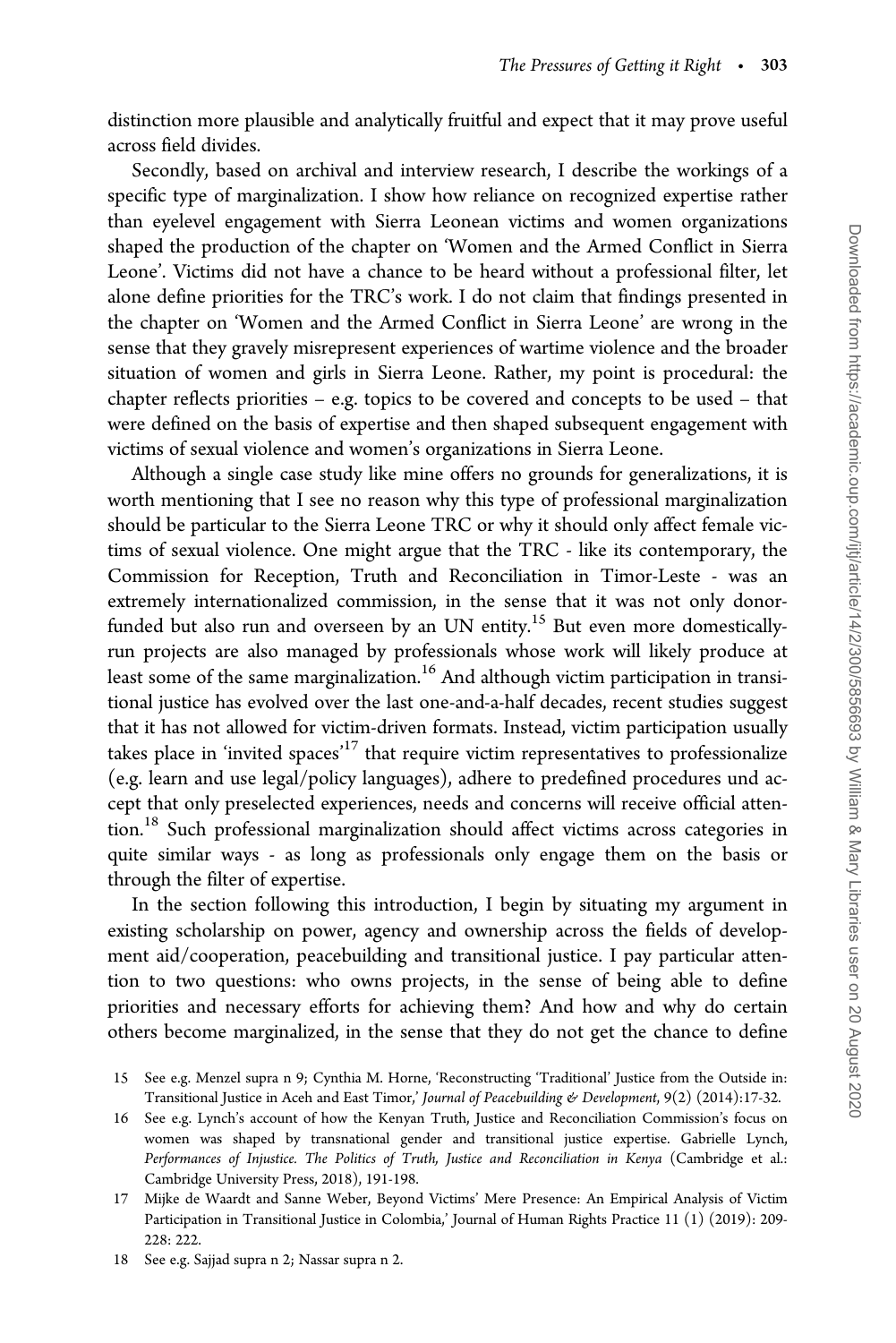priorities and procedures? I make use of these questions to give a brief overview of relevant scholarship and introduce a distinction between 'professional agency' and 'unprofessional voices' that delineates pertinent power relations.

Next, I turn to the production of the chapter on 'Women and the Armed Conflict in Sierra Leone' for the Sierra Leone TRC's final report. I describe the work that went into and shaped this chapter, based on interviews with five former TRC staff members and two consultants<sup>19</sup> plus a wealth of documents from the TRC archive in Freetown. Stored in the back of the archive, I found about 40 boxes full of different types of documents, including internal communication between commissioners and/or TRC staff members; communication with outsiders, e.g. with consultants, academics and staff at the Geneva headquarters of the United Nations Office of the High Representative for Human Rights (OHCHR) where the project (the TRC) was managed; as well as internal work plans, memos and terms of reference for consultancy contracts. In my analysis, these documents<sup>20</sup> provided the basis for developing an outline of the ideas, constraints and pressures that shaped how commissioners and staff members went about interacting with Sierra Leonean victims and women organizations, gathering and analysing empirical data, selecting relevant topics and writing the chapter on 'Women and the Armed Conflict in Sierra Leone'. I used my interviews with staff members and consultants to confront and complement this outline, filling in empirical gaps and probing my interpretations.

Concluding, I draw attention to implications for professional transitional justice and discuss alternatives. These are also not generally without problems and sometimes employ a different form of expertise $^{21}$  that also has marginalizing effects.

Before I begin, I also want to acknowledge that academic writing entails much the same marginalization I describe for professional transitional justice. Academic authors interpret voices and set priorities according to what they want to communicate (usually via a limited number of words) because they consider it empirically, theoretically and/or normatively relevant. These choices should certainly be informed by real world problems, experiences and needs. But they are made by academic authors, not by the people they write about. This is how academic writing can offer valuable insights that are often not conceivable and/or appropriate from the perspective of insiders. $^{22}$  For example, in this article, I choose to focus on the marginalizing qualities of professionalism – even though my interview partners did not raise this as a major concern in our conversations. In addition, this focus leads to a situation wherein I do not have enough space to provide a meaningful account of

<sup>19</sup> Four interviews were conducted during field research in Sierra Leone from November 2016 until March 2017; and three interviews were conducted via skype with individuals outside of Sierra Leone in 2017 and early 2018. The two consultants and one former TRC staff member are Sierra Leonean citizens; the other four hail from other Sub-Sahara-African countries, Europe and North America.

<sup>20</sup> Whenever possible, I cite these documents detailing their author, document type (email, meeting minutes, internal memo etc.), heading/title, date and, lastly, 'the labelling on the box' (in inverted commas) from which I retrieved the document.

<sup>21</sup> See David Kennedy, A World of Struggle. How Power, Law, and Expertise Shape Global Political Economy (Princeton and Woodstock: Princeton University Press, 2018), 164.

<sup>22</sup> See e.g. David Mosse, 'Anti-social anthropology? Objectivity, objection, and the ethnography of public policy and professional communities,' Journal of the Royal Anthropological Institute (N.S.) 12 (2006): 935-956.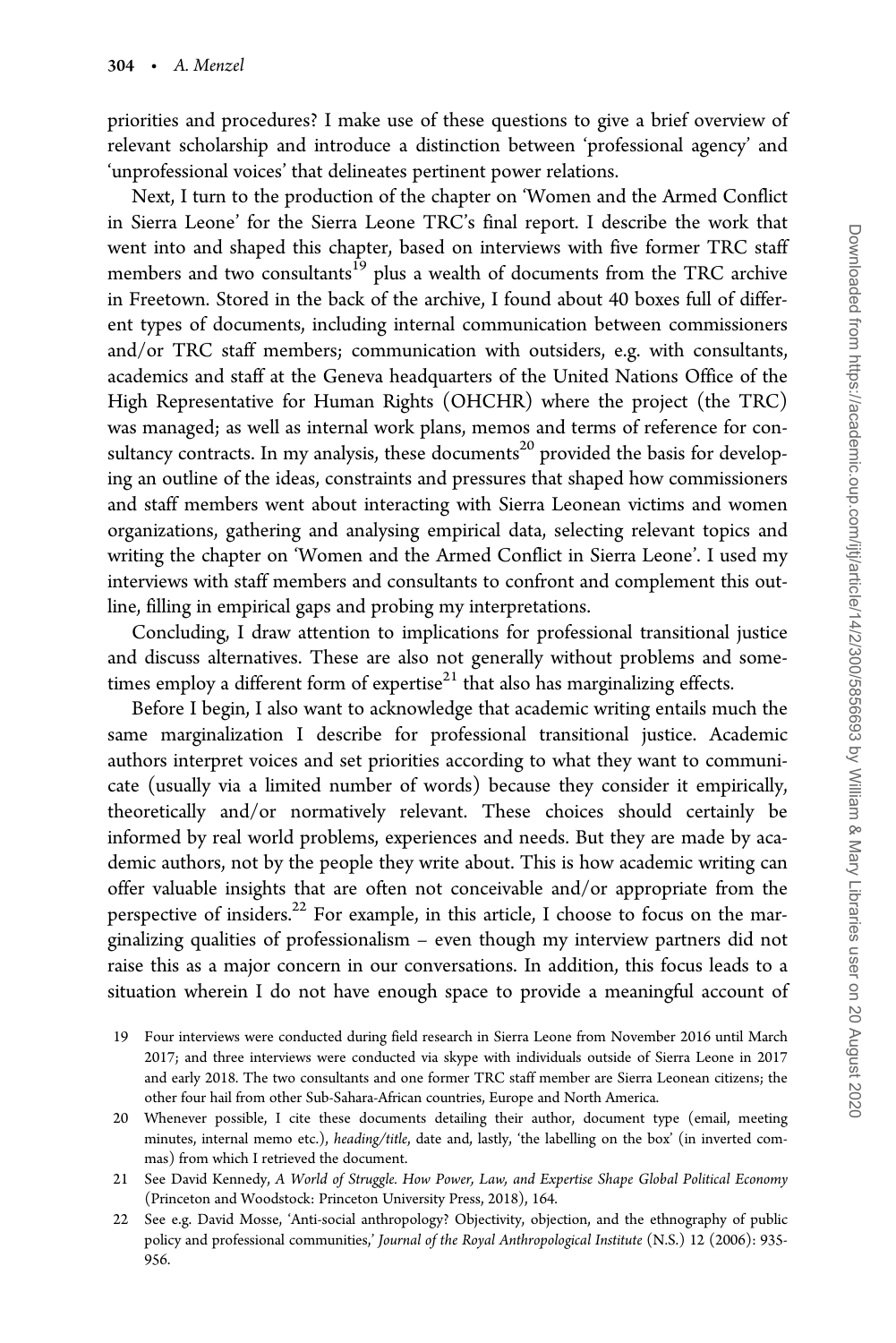women's struggles and experiences during the war in Sierra Leone, $^{23}$  nor of the processes and events that led up to the establishment of the Sierra Leone TRC.<sup>24</sup> I referenced relevant literature below.

## POWER AND MARGINALIZATION IN DEVELOPMENT AID/ COOPERATION, PEACEBUILDING AND TRANSITIONAL JUSTICE

Ideas about 'local' participation and ownership first emerged in the context of development aid, which eventually became renamed as development 'cooperation'. In the mid-1990s, these ideas presented a reaction to spreading criticisms of aid 'conditionality' – meaning that aid (in the form of loans) was granted on the condition of prescribed reforms such as privatization of public enterprises, economic deregulation and open door policies regarding trade and foreign investment. As these prescriptions failed to stabilize economies and actually exacerbated the already dire situation of the poor in recipient countries, major donors/lenders such as the International Monetary Fund and the World Bank officially abandoned conditionality. It was replaced by principles of partnership and ownership.<sup>25</sup> These were advertised as making development efforts not only more participatory but also more effective as '[c]ommon sense suggests that sustainability is unlikely to be achieved unless the transformation underway includes a genuine commitment of local players.<sup>26</sup>

Since the late 1990s and early 2000s, detailed analyses of how ownership and partnership inform and actually work in development practice have revealed tensions and diffuse power relations. For example, Tania Murray Li's study of participatory development efforts in rural Indonesia in the early 2000s describes that villagers were indeed involved in project planning and delivery – but never on their own terms and never with the actual possibility of setting their own priorities.<sup>27</sup> Other scholars have focused on the emergence of close alliances between donors and domestic elites who, for various reasons, often share an interest in declaring formal project success.<sup>28</sup>

Tensions and diffuse power relations remained part of the package when ideas about ownership entered peacebuilding and transitional justice practice and

- 23 See e.g. Yasmin Jusu-Sheriff, 'Sierra Leonean Women and the Peace Process,' in Paying the Prize: The Sierra Leone Peace Process, ed. David Lord (London: Conciliation Resources, 2000), 46-49; Physicians for Human Rights, supra n 10; Coulter supra n 10.
- 24 See e. g. Article 19 and Forum of Conscience, Moments of Truth in Sierra Leone: Contextualizing the Truth and Reconciliation Commission (Freetown: Article 19 and Forum of Conscience, 2000), [https://www.art](https://www.article19.org/data/files/pdfs/publications/sierra-leone-moments-of-truth.pdf 8) [icle19.org/data/files/pdfs/publications/sierra-leone-moments-of-truth.pdf 8](https://www.article19.org/data/files/pdfs/publications/sierra-leone-moments-of-truth.pdf 8) (accessed 1 September 2019); Chis Mahony and Yasmin Sooka,' The Truth about the Truth: Insider Reflections on the Sierra Leonean Truth and Reconciliation Commission' in Evaluating Transitional Justice Accountability and Peacebuilding in Post-Conflict Sierra Leone eds. Kirsten Ainley, Rebekka Friedman and Chris Mahony (London: Palgrave Macmillan), 35-54; Menzel supra n 9.
- 25 See e.g. Graham Harrison, 'Post-Conditionality Politics and Administrative Reform: Reflections on the Cases of Uganda and Tanzania,' Development and Change 32(4) (2001): 657-679; Kate Bedford, Developing Partnerships: Gender, Sexuality, and the Reformed World Bank (Minneapolis and London: University of Minnesota Press, 2009).
- 26 Simon Chesterman, 'Ownership in Theory and in Practice: Transfer of Authority in UN Statebuilding Operations' Journal of Intervention and Statebuilding 1(1) (2007): 8.
- 27 Li supra n 7 at 68.
- 28 See Harrison supra n 25.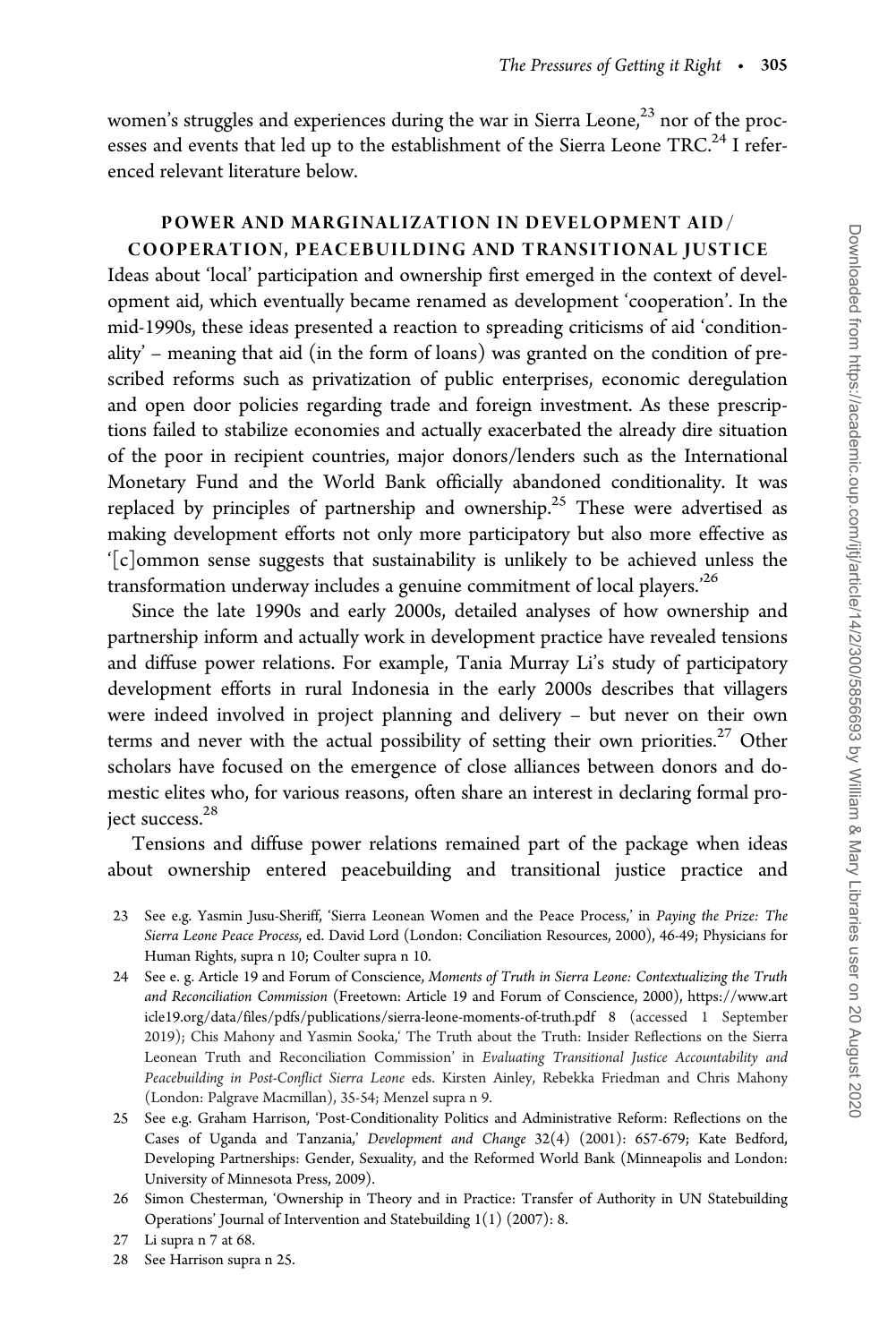scholarship in the  $2000s$ <sup>29</sup> Since then, numerous studies have sought to specify the actual relationships – beyond the rhetoric of ownership - that structure peacebuilding, development and transitional justice work. The following subsection discusses some of this literature, in particular studies that speak to two questions: who exactly owns projects, in the sense of being able to define priorities and necessary efforts for achieving them? And how and why do certain others become marginalized in the process, in the sense that they do not get the chance to define priorities and procedures?

## 'Internationals', 'locals' and hierarchies of knowledge

Across the fields of development aid/cooperation, peacebuilding and transitional justice, ownership is usually treated as something that should be more 'local' but too often remains 'international'. Within this notion, 'internationals' tend to hail from the Global North while 'locals' are citizens of the very countries experiencing projects in the name of peace, justice and development. Some authors introduce additional subcategories such as "local local"<sup>30</sup> to describe actors and spaces that have remained relatively untouched by the rationalities governing donor-funded work. Others criticize a romanticization and/or Eurocentric othering of the 'local'.<sup>31</sup> And still others draw attention to a seemingly growing class of experts from the Global South who occupy leading 'international' positions in donor-funded projects.<sup>32</sup> In addition, some studies scrutinize knowledge hierarchies that influence or even determine who actually counts as 'local' or 'international'– and why. The latter are of particular relevance for the purpose of this article because they provide valuable insights into dynamics of recognition and marginalization. I draw in particular on Caroline Hughes, Séverine Autesserre and Tshepo Madlingozi who analyse' the politics of knowledge<sup>33</sup> that devalue 'local' knowledge and voices.

Hughes finds that donor-funded development projects aimed at institutional capacity building increasingly involve a particular type of staff member, namely the foreign-educated (usually in the Global North) diaspora returnee. Returnees are attractive employees because they speak local languages and are expected to go about their work in a culturally sensitive manner. In consequence, they are expected to be better at building capacity than other 'internationals'. However, as Hughes points out, what remains unacknowledged and normalized in such expectations is the 'prioritisation of international knowledge over local knowledge'.<sup>34</sup> Returnees are not

<sup>29</sup> See e.g. Chesterman supra n 26; Gready and Robins supra n 2.

<sup>30</sup> Roger Mac Ginty and Oliver Richmond, 'The Local Turn in Peace Building: a critical agenda for peace,' Third World Quarterly 34(5) (2013): 774.

<sup>31</sup> See e.g. Thania Paffenholz, 'Unpacking the local turn in peacebuilding: a critical assessment towards an agenda for future research,' Third World Quarterly, 36(5) (2015), 857-874.

<sup>32</sup> There is little reliable data on staff in donor-funded projects. However, what is available suggest that even staff in leadership positions is still predominantly but increasingly less often male, white and middle-class. See Silke Roth, The Paradoxes of Aid Work: Passionate Professionals (Abingdon and New York: Routledge, 2015).

<sup>33</sup> Caroline Hughes, 'The politics of knowledge: ethnicity, capacity and return in post-conflict reconstruction policy,' Review of International Studies 37(4) (2011): 1493.

<sup>34</sup> Ibid., 1514.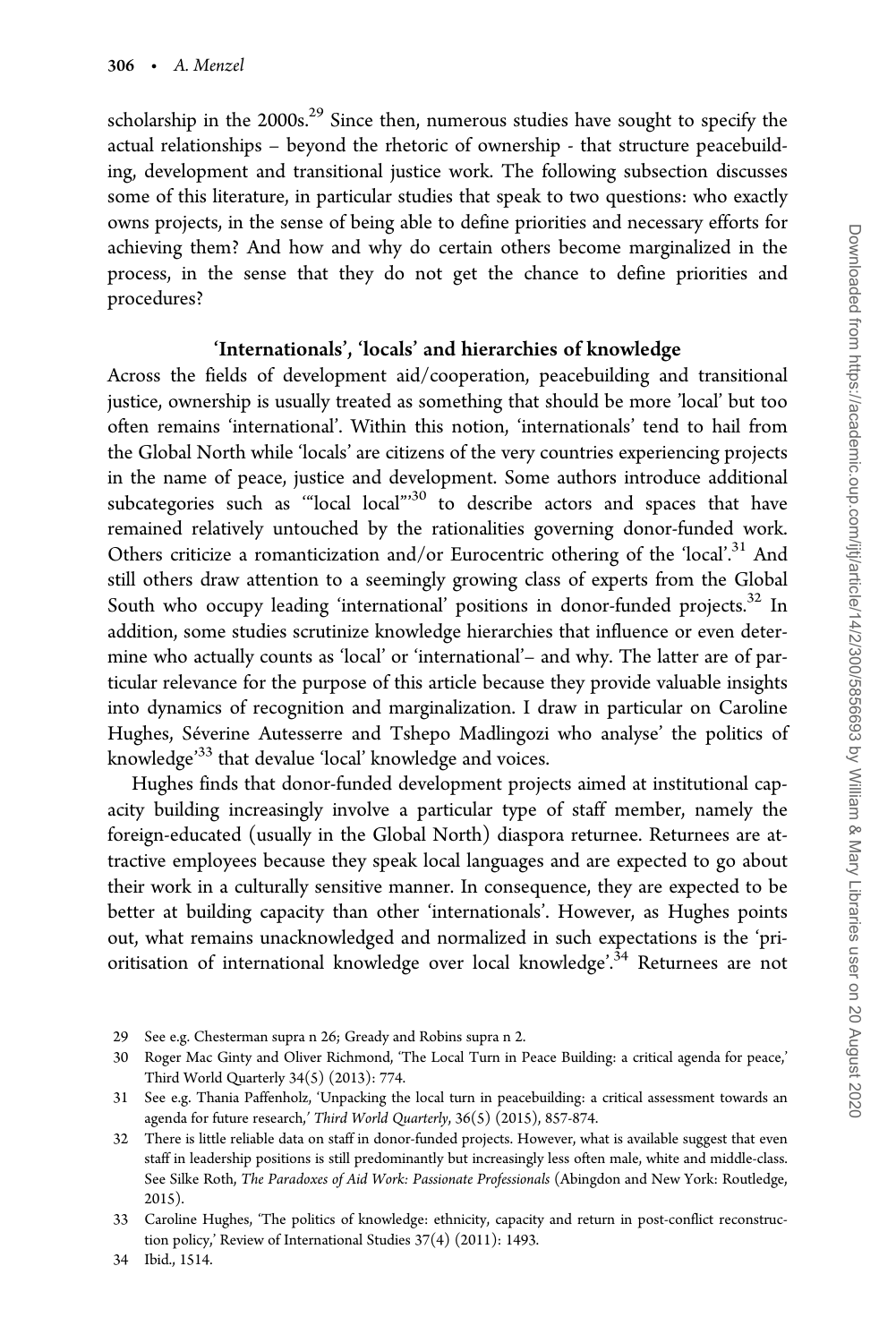recruited to add 'local' knowledge to capacity building. On the contrary, their job is to make sure – by using their cultural and linguistic competencies - that capacity building is done according to 'international' standards.

Knowledge politics are also at the centre of Autesserre's analysis of 'Peaceland', meaning the particular field inhabited by expatriate peacebuilding staff across intervention contexts. Autesserre finds that this field entails a widely internalized and habitualized knowledge hierarchy that privileges 'thematic expertise' over 'local knowledge'.<sup>35</sup> Because of this hierarchy, projects are usually designed and their implementation is overseen by staff with expertise in specific thematic subfields (such as health, elections, security sector reform etc.) while 'country knowledge gained through formal education but also local expertise gained through years of on-theground experience'36 are neither necessary nor even valued qualifications. In addition, the knowledge hierarchy marginalizes citizens of the intervention context who are usually employed to implement decisions made by 'international' staff. Autesserre describes that their knowledge is regarded as 'local' and, thus, devalued. To move up in the hierarchy, they have to go abroad and become expatriates.<sup>37</sup> In other words, to gain access to better paid and influential positions, 'locals' have to be or become thematic experts and go work in intervention contexts that are not their home country.

Madlingozi's exploration of knowledge politics focuses on the 'encounter between the victim and expert' in professional transitional justice.<sup>38</sup> He argues that this encounter produces dispossession as the victim's story becomes a matter for expert interpretation. From the perspective of experts, victims' stories are immensely valuable – if they can be harvested and interpreted according to recognized standards. This is how victims lose control over what is done with their stories. However, drawing on the case of a victims' organization in South Africa, the Khulumani Support Group, whose grassroots membership has struggled to resist expert representation, Madlingozi argues that victim empowerment is possible. But it can only happen when and if victims have the chance to build 'their own movement that does not rely on transitional justice experts and other elites that government and others consider "legitimate interlocutors" to speak about and for them.'39

## Professional agency and unprofessional voices

Building on the above presented literature and informed by empirical findings that will be elaborated below, I propose a concept of relevant differences and power relations that distinguishes not between 'locals' and 'internationals' but between 'professional agency' and 'unprofessional voices'. In the following, I explain this distinction in abstract terms and illustrate it using some examples from my research on the production of the chapter on 'Women and the Armed Conflict in Sierra Leone'.

- 37 Ibid., 84.
- 38 Madlingozi supra n 5 at 213.
- 39 Ibid., 224.

<sup>35</sup> Autesserre supra n 7 at 73.

<sup>36</sup> Ibid.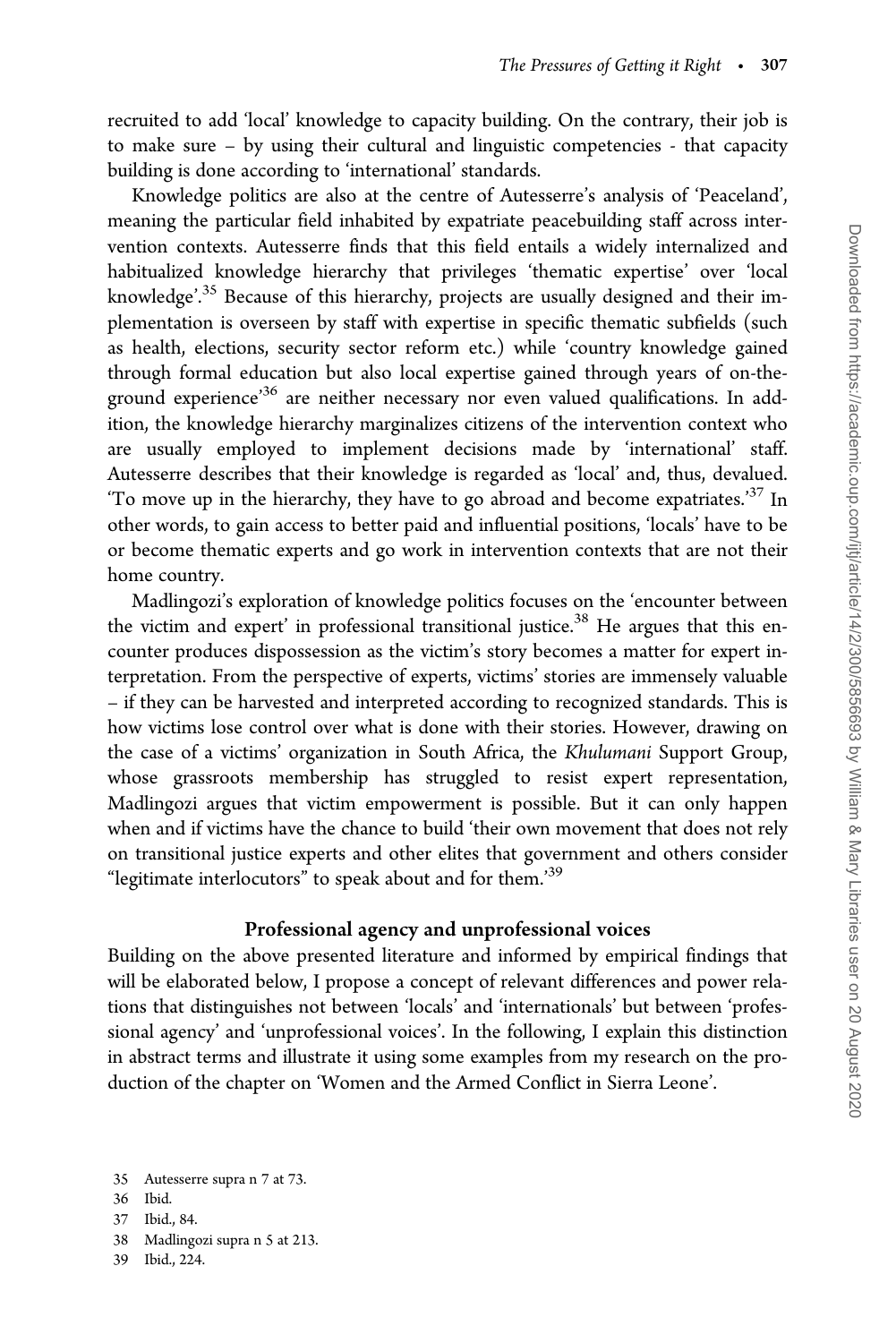'Professional agency' describes not a particular set of actors but a quality that project staff members tend to have in common, be they expats from the Global North or South or national staff. To some degree at least, they all rely on thematic and technical expertise when dealing with the people targeted by the projects they work in. They may already bring such expertise to the job, e.g. because of their education or previous work experience, or acquire it on the job through workshops and the like.

There are certainly differences in the degree to which professionals internalize training and intuitively rely on recognized expertise, depending on the duration and intensity of their exposure to it. Whether or not they also find it possible and plausible to question expertise depends on a set of influences: for example, an expatriate with a pertinent university degree and years of transnational job experience will often be less likely to question the usefulness and appropriateness of professional standards and procedures than a short-term trained national who also has everyday 'unprofessional' (not work-related) interactions with a project's target population.<sup>40</sup> Enthusiasm for the job is also a crucial factor. When people take an interest in being good at their job (be it out of idealism or hopes for a lucrative career or both), they also tend to want to 'play the game' according to its recognized rules, i.e. by relying on recognized expertise.<sup>41</sup>

The worldviews and agency that emerge from internalized professionalism tend to separate professionals from their target populations as the latter become regarded as 'unprofessional voices'. This perception is directed at those who are either not expected to know the pertinent professional rules or do not act in respect of the value and necessity of recognized expertise. In consequence, they cannot be allowed to define project priorities and procedures and, instead, need to be guided, managed and interpreted.

Such marginalization does not only affect victims. It is also often extended to dealing with organizations who work on their behalves. Take, for example, the way in which the TRC approached Sierra Leonean women's organizations, including local and national NGOs and community-based associations. The TRC called for written submissions from these organizations but did not expect them to set their own agenda. Instead, they were expected to need guidance in order to produce useful submissions. The TRC requested support from the United Nations Fund for Women (UNIFEM) who provided consultants to

Facilitate the participation of the Women's organisations in Sierra Leone in the work of the Commission, and work with them to make submissions to the Commission on the issue of women's rights in the country and other aspects of the Commission's mandate.<sup>42</sup>

<sup>40</sup> See also Autesserre supra n 7 at 41.

<sup>41</sup> My understanding of internalization and its consequences is based on Pierre Bourdieu's social theory, especially his concept of the relationship between 'habitus' and 'field'. See e.g. Pierre Bourdieu, Practical Reason: On the Theory of Action (Stanford: Stanford University Press, 1998). Autesserre also draws on recent Bourdieu-inspired International Relations theory and provides a helpful summary of some basic concepts, see Autesserre supra n 8 at 29-33.

<sup>42</sup> The Truth and Reconciliation Commission, Terms of Reference for a Gender Consultant, 11 March 2003, 'Administration and Programming Unit, General Administration and Support Service, Box 001'.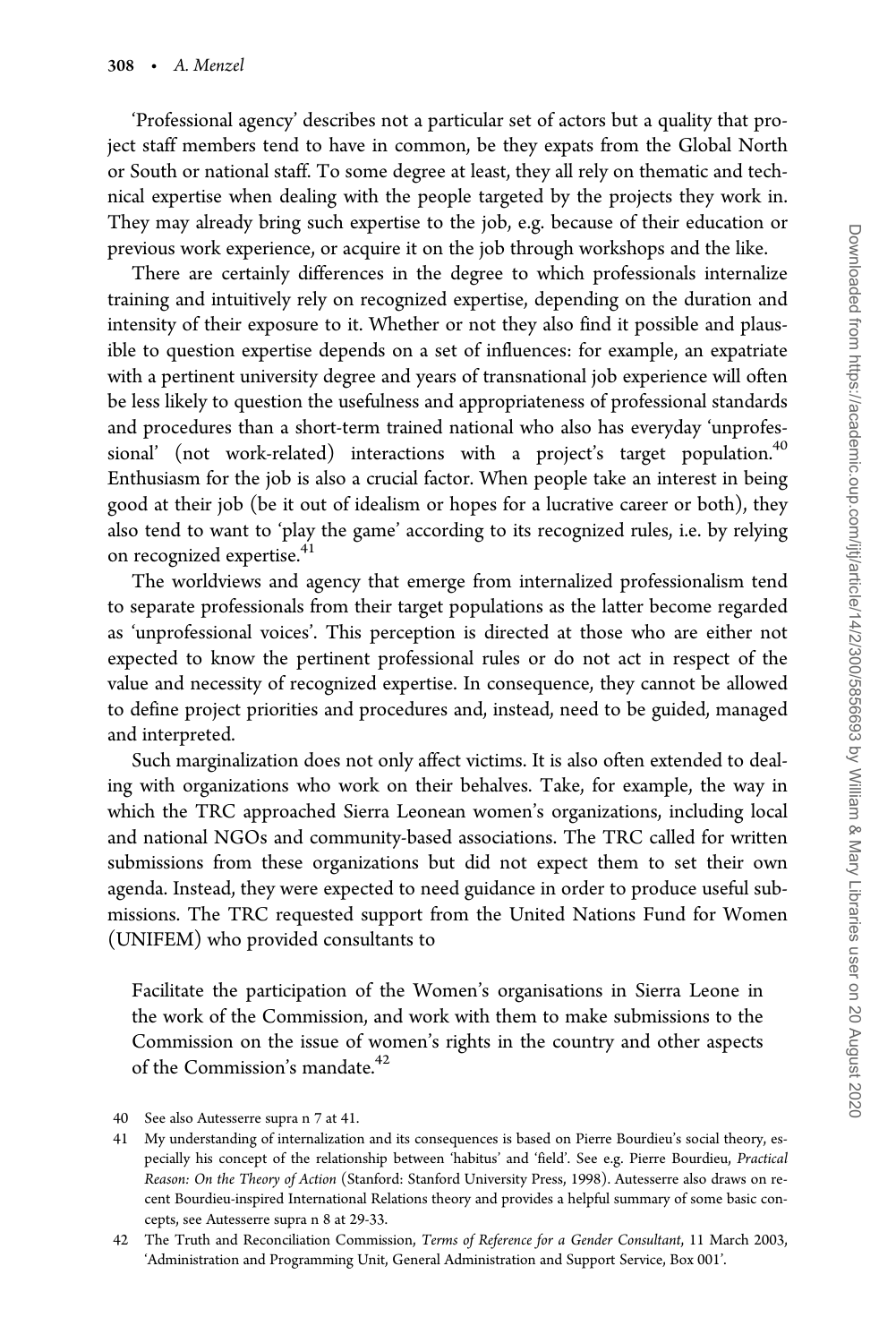Even staff members can become unprofessional voices in the eyes of their colleagues and seniors. This may well have been the case with regard to the TRC's Interim Executive Secretary, Yasmin Jusu-Sheriff, who became 'regarded as a scapegoat by some, and as a political appointee with poor management skills by others'.<sup>43</sup> She was not rehired after the TRC's preparatory period.<sup>44</sup> A former TRC staff member recounted in our interview that Jusu-Sheriff - a British-educated Sierra Leonean lawyer and women's rights activist - had lacked relevant skills for the job and had only been hired in the first place because she had family connections with Sierra Leone's president at the time.<sup>45</sup> Jusu-Sheriff's version of the story is quite different. She explained that she had been appalled to see that the TRC was going into a direction that, in her opinion, did not correspond with what most Sierra Leoneans wanted and hoped for. Based on her involvement in Sierra Leonean women's organizations and several visits to rural areas in her capacity as interim executive secretary, she felt that the commission focused too much on truth telling and instead needed to consider concrete measures that would immediately benefit war-affected communities.<sup>46</sup> According to her own account, Jusu-Sheriff eventually turned to the president and urged him to support her efforts at reorienting the focus of the TRC. This attempt to challenge recognized expertise on the priority of truth telling<sup>47</sup> via familial/political connections certainly contributed to Jusu-Sheriff's reputation as being unprofessional. Again according to her own account, her efforts failed because the president refused to get involved.<sup>48</sup>

The marginalization of unprofessional voices (be they victims or irritating colleagues) is driven by a dynamic that is best described as the pressures of getting it right. This dynamic pushes professionals who have internalized the value of relying on recognized expertise to prioritise expertise over eyelevel engagement with unprofessional voices in order to deliver good work – according to state-of-the-art professional standards. In the words of critical legal scholar David Kennedy, it is '[t]he promise that this time everything may finally be taken into account'<sup>49</sup> that motivates professionals to demand and develop ever more and improved expertise to work towards 'finally getting it right'.50 The remainder of this article further illustrates, analyses and

- 43 Augustine S.J. Park, 'Community-based restorative transitional justice in Sierra Leone', Contemporary Justice Review 13(1) (2010): 104.
- 44 On the TRC's interim secretariat, see Sierra Leone Truth and Reconciliation Commission, Witness to Truth: Report of the Sierra Leone Truth and Reconciliation Commission, Volume 1 (Freetown: Graphic Packaging Ltd. GCGL), [http://www.sierraleonetrc.org/index.php/view-the-final-report/download-table](http://www.sierraleonetrc.org/index.php/view-the-final-report/download-table-of-contents/volume-one)[of-contents/volume-one](http://www.sierraleonetrc.org/index.php/view-the-final-report/download-table-of-contents/volume-one) (accessed 23 July 2019), 56-61.
- 45 Skype interview, 1 August 2017. Jusu-Sheriff had been recommended for the job by the Sierra Leone government, see Sierra Leone Truth and Reconciliation Commission supra n 44 at 56.
- 46 Interview with Jusu-Sheriff in Freetown, 1 March 2017.
- 47 The Sierra Leone TRC operated at a time of high enthusiasm for truth telling as pioneered by the South African TRC. See e.g. Rosalind Shaw, 'Memory Frictions: Localizing the Truth and Reconciliation Commission in Sierra Leone,' International Journal of Transitional Justice 1(2) (2007), 183-207.
- 48 Email correspondence with Yasmin Jusu-Sheriff, 28 March 2018. An account of the crisis around Jusu-Sheriff's alleged unprofessionalism can be found in the TRC report, see Sierra Leone Truth and Reconciliation Commission supra n 44 at 60-61.
- 49 Kennedy supra n 21 at 163.
- 50 Ibid.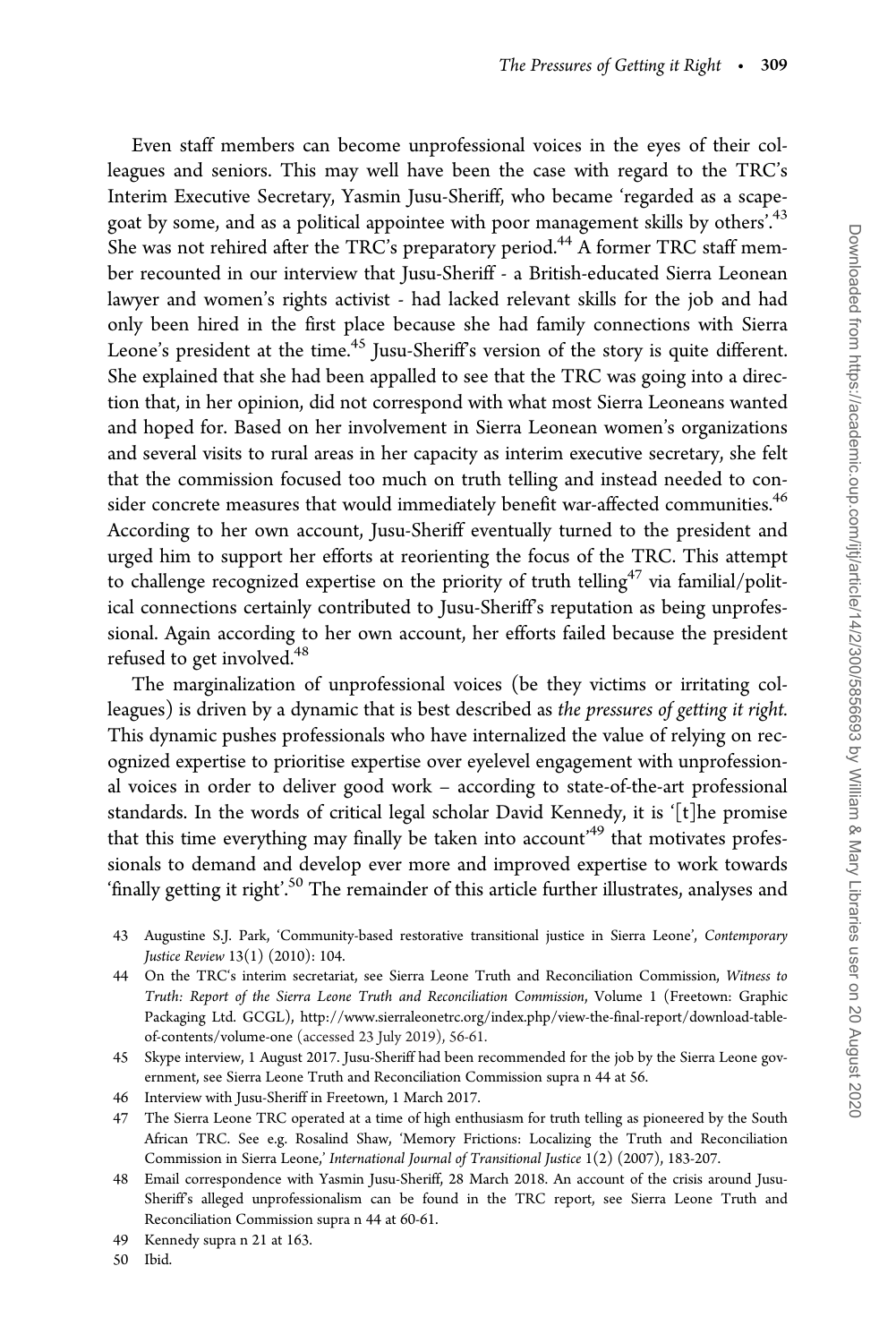discusses these pressures and their marginalizing consequences focusing on the production of the chapter on 'Women and the Armed Conflict in Sierra Leone'.

## PROFESSIONAL AGENCY AND UNPROFESSIONAL VOICES IN THE SIERRA LEONE TRC'S WORK ON 'WOMEN AND THE ARMED CONFLICT IN SIERRA LEONE'

The Sierra Leone TRC was formally established by an act of parliament in 2000 and became operational in 2002 – only months after the official end of the eleven-year civil war (1991-2002). This was a time when truth commissions were emerging as a model for dealing with violent pasts across the globe, following the widely acclaimed example of the South African TRC.<sup>51</sup> As it was put by a Sierra Leonean academic who had served as a consultant to the Sierra Leone TRC, 'Sierra Leone was the first time that they projectized a TRC'.<sup>52</sup> He was referring to the fact that the Sierra Leone TRC was only nominally a national institution. In fact, it was run as a donorfunded project by OHCHR headquarters in Geneva.<sup>53</sup>

Moreover, the TRC was projectized in the sense that its procedures were formulated as 'terms of reference' along the lines of an emerging orthodoxy that involved statement taking, public hearings and the writing of a final report. These procedures had been formulated by UN-commissioned consultants with some invited inputs from national civil society.<sup>54</sup> In terms of main objectives, the TRC was mandated 'to create an impartial historical record of violations and abuses of human rights and international humanitarian law related to the armed conflict in Sierra Leone'.<sup>55</sup> It was to investigate the antecedents and the context of violations and 'whether those violations and abuses were the result of deliberate planning, policy or authorisation by any government, group or individual, and the role of both internal and external factors in the conflict.<sup>56</sup> In addition, the TRC was mandated to restore victim's dignity and promote reconciliation by providing opportunities for victims to speak out and also by fostering 'constructive interchange between victims and perpetrators, giving special attention to the subject of sexual *abuses* and to the experiences of children within the armed conflict.<sup>57</sup>

It also needs to be mentioned that despite this broad mandate the TRC had to operate under immense time pressure and with very limited resources.

[T]he Commission was only able to access total funding of between \$6 million and \$8 million, compared to around \$250 million for the Special Court [a hybrid national/international court based in Freetown that operated alongside the TRC] and an annual budget of \$18 million for the South African TRC between 1996 and 2002.<sup>58</sup>

55 Sierra Leone Truth and Reconciliation Commission, supra n 44 at 24-25.

- 57 Ibid., emphasis added.
- 58 Mahony and Sooka supra n 24 at 39.

<sup>51</sup> See e.g. Shaw supra n 47, Lynch supra n 16 at 95-274.

<sup>52</sup> Informal conversation in Freetown, 12 November 2016.

<sup>53</sup> Sierra Leone Truth and Reconciliation Commission supra n 44 at 91-102.

<sup>54</sup> The final mandate 'was virtually identical in its provisions to the UN's final recommendations', Article 19 and Forum of Conscience supra n 24 at 21.

<sup>56</sup> Ibid.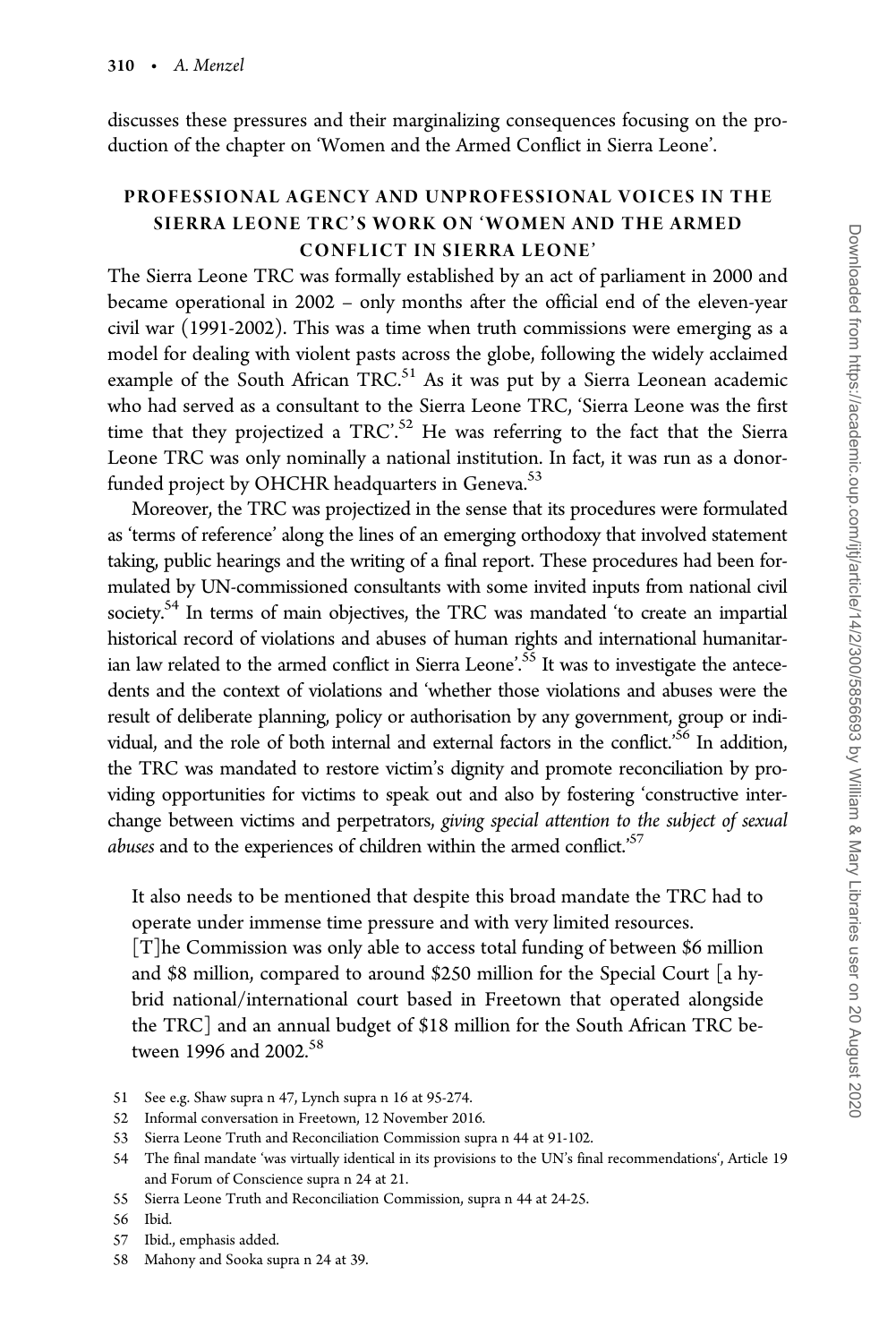Funding and time constraints feature prominently in the archival documents as well as in the interviews I conducted with former staff members. If I were writing a narrative of the commission's work according to their priorities, time and funding pressures would be at or very near the top of the list.

In the following three subsections, I zoom in on the production of the chapter on 'Women and the Armed Conflict in Sierra Leone' for the TRC report. This chapter was shaped by African female professionals, some of whom had previous experience in transitional justice work with a focus on women and sexual violence. Chief among them was Commissioner Yasmin Sooka, a South African lawyer who had previously served as a commissioner of the South African TRC. In this previous capacity, Sooka had acquired first-hand experience of a process that only belatedly - and, according to most accounts, inadequately - started to pay attention to gender-specific violations and women's experiences more broadly.<sup>59</sup> Materials from the TRC archive in Freetown clearly document Sooka's commitment to seeing that these mistakes were not repeated in Sierra Leone.<sup>60</sup> Her commitment, valuable experience and professionalism were also highlighted by several of the former TRC staff members I interviewed. Based on internal memos, it is evident that Sooka was involved in developing procedures for women's hearings<sup>61</sup> and that she directed and oversaw the writing process and edited the chapter on 'Women and the Armed Conflict in Sierra Leone'.<sup>62</sup> She closely worked with two staff members, one of whom  $-$  a female lawyer from a West African country (not Sierra Leone) – I interviewed during a field research stay in Freetown.<sup>63</sup> Other important influences and contributions to the chapter came from three consultants, two Kenyans (Betty Murungi and Binaifer Nowrojee) and one Sierra Leonean (Jamesina King), all of them lawyers. Their roles will be spelled out in more detail below.

I begin by drawing attention to a mismatch between methodological claims and the contents of the chapter on 'Women and the Armed Conflict in Sierra Leone'. Despite claims that the chapter directly emerged from and gives primacy to original sources<sup>64</sup> – namely victims' statements and testimonies in public hearings – it actually presents sophisticated legal, social, political and historical analyses. These make use of legal and academic concepts that had recently gained prominence among transnational professionals, such sexual violence as a 'weapon of war'65 and the 'continuum of violence'.<sup>66</sup> Next, I describe work processes that fed into and

- 59 See e.g. Fiona Ross, Bearing Witness. Women and the Truth and Reconciliation Commission in South Africa (London: Pluto Press, 2003).
- 60 Unfortunately, Yasmin Sooka was not available for an interview.
- 61 E.g. Commissioner Sooka, Re: Women's hearings, testimony, submissions, special hearings on women and research objectives for the final report, Memo to Commissioners, 21 April 2003,'Public Information and education Unit, Publications, Box 004'.
- 62 E.g. Yasmin Sooka, Commissioner, Memo to Chairperson, 21 November 2003, 'Administration & Programming Unit, General Administration & Support Service, Box 001'.
- 63 Interview in Freetown, 1 December 2016.
- 64 Sierra Leone Truth and Reconciliation Commission supra n 44 at 147.
- 65 See e.g. Nicola Henri, 'The Fixation on Wartime Rape: Feminist Critique and International Criminal Law,' Social & Legal Studies 23 (1) (2014): 93-111.
- 66 See e.g. Elisabeth Rehn and Ellen Johnson Sirleaf, Women, War and Peace: The Independent Experts' Assessment on the Impact of Armed Conflict on Women and Women's Role in Peacebuilding (New York: UNIFEM, 2000); Cynthia Cockburn, 'The Continuum of Violence. A Gender Perspective on War and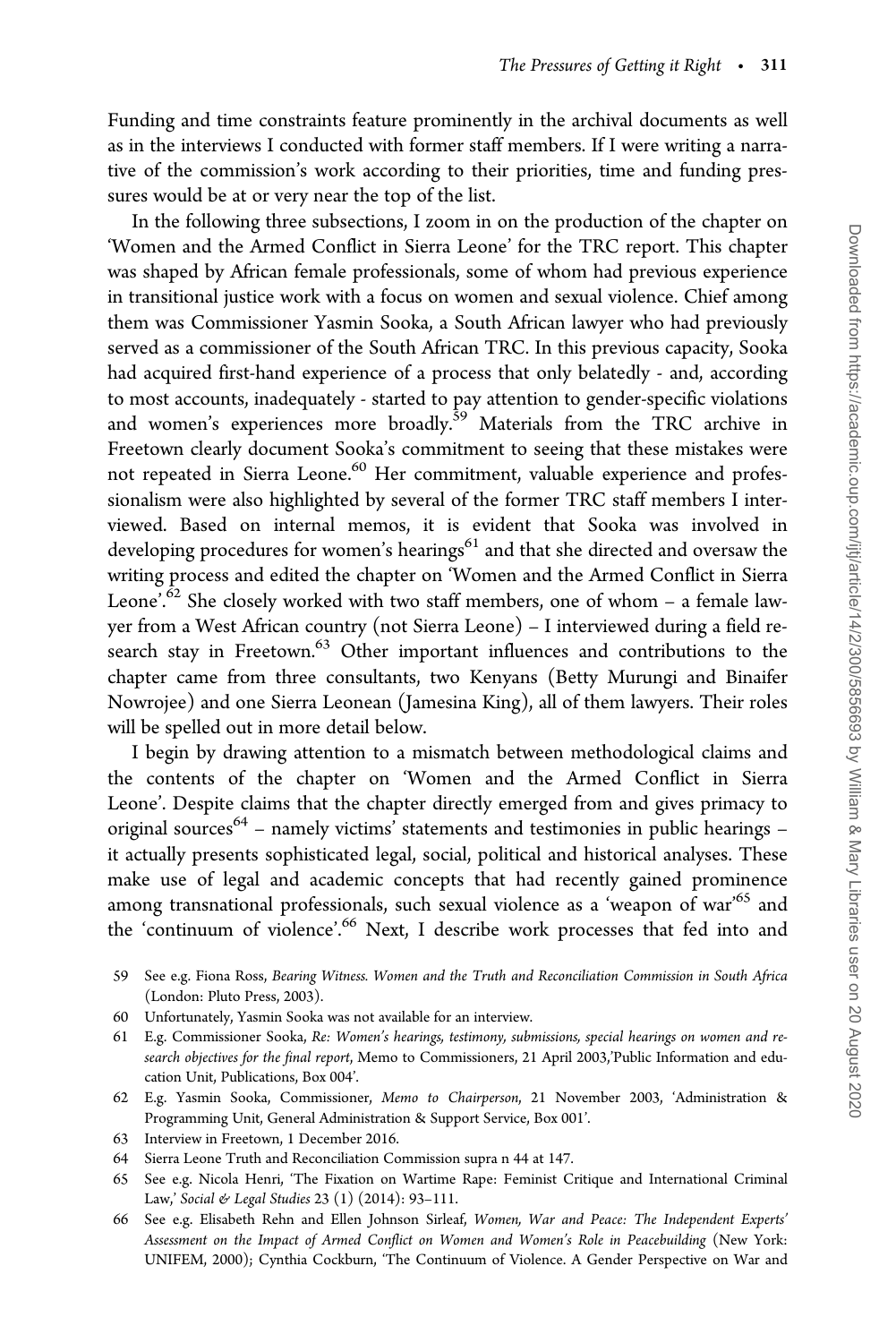ultimately produced the chapter and point out that they gave primacy to recognized expertise on how to do good transitional justice work for women. Finally, I speculate as to what an unprofessional approach that actually gave primacy to victims' voices might have looked like.

## The mismatch between method and content

During field research in Freetown in late 2016, I had the opportunity to interview a former TRC staff member who had been directly involved in writing the chapter on 'Women and the Armed Conflict in Sierra Leone'. She had recently returned to Sierra Leone for a new posting – after having established her career in professional human rights and transitional justice work that had taken her to several African countries. She originally hailed from a different West African country, and working for the Sierra Leone TRC had been her first job as an expat transitional justice professional.<sup>67</sup>

My interviewee and I did not get off to the best start. 'I have the feeling that you are trying to debunk something,<sup>'68</sup> was how she greeted me as I entered her office. Upon her request I had sent her a brief summary of my research interests prior to our meeting. This summary mentioned my interest in how exactly topics and focus areas had been chosen for the chapter on 'Women and the Armed Conflict in Sierra Leone'. Based on this, my interviewee suspected that I was after uncovering some sort of malpractice. In our ensuing conversation she repeatedly stressed that there was nothing for me to 'debunk'. She explained that the process had been strictly driven by primary data,

Most of the preparation was really statement reading. We read a lot of them, the statements from the field. The findings came mostly from those statements. Everything you see [in the chapter] came directly from the statements.  $[...]$ There were also public hearings and special hearings for women.<sup>69</sup>

Her description of the work process is in line with the TRC's methodology as described in the methodology section of the report. 'Primacy was given to original sources in order to capture and integrate the experiences of the people of Sierra Leone.<sup>'70</sup> However, both descriptions hardly match the sophisticated legal, social, political and historical analyses presented in the chapter on 'Women and the Armed Conflict in Sierra Leone'.

The chapter is 152 pages long (the complete report has 1.828 pages, excluding appendices) and structured into several topical sections. It begins with a detailed section on 'The Status of Women before the Conflict', $71$  which is based on secondary literature and selected submissions made by Sierra Leonean women's organizations

Peace', in Sites of Violence: Gender and Conflict Zones eds. Wenona Giles and Jennifer Hyndman (Berkeley and Los Angeles: University of California Press, 2004), 24-44.

<sup>67</sup> Interview supra n 63.

<sup>68</sup> Ibid.

<sup>69</sup> Ibid.

<sup>70</sup> Sierra Leone Truth and Reconciliation Commission supra n 44 at 147.

<sup>71</sup> Sierra Leone Truth and Reconciliation Commission supra n 12 at 92-108.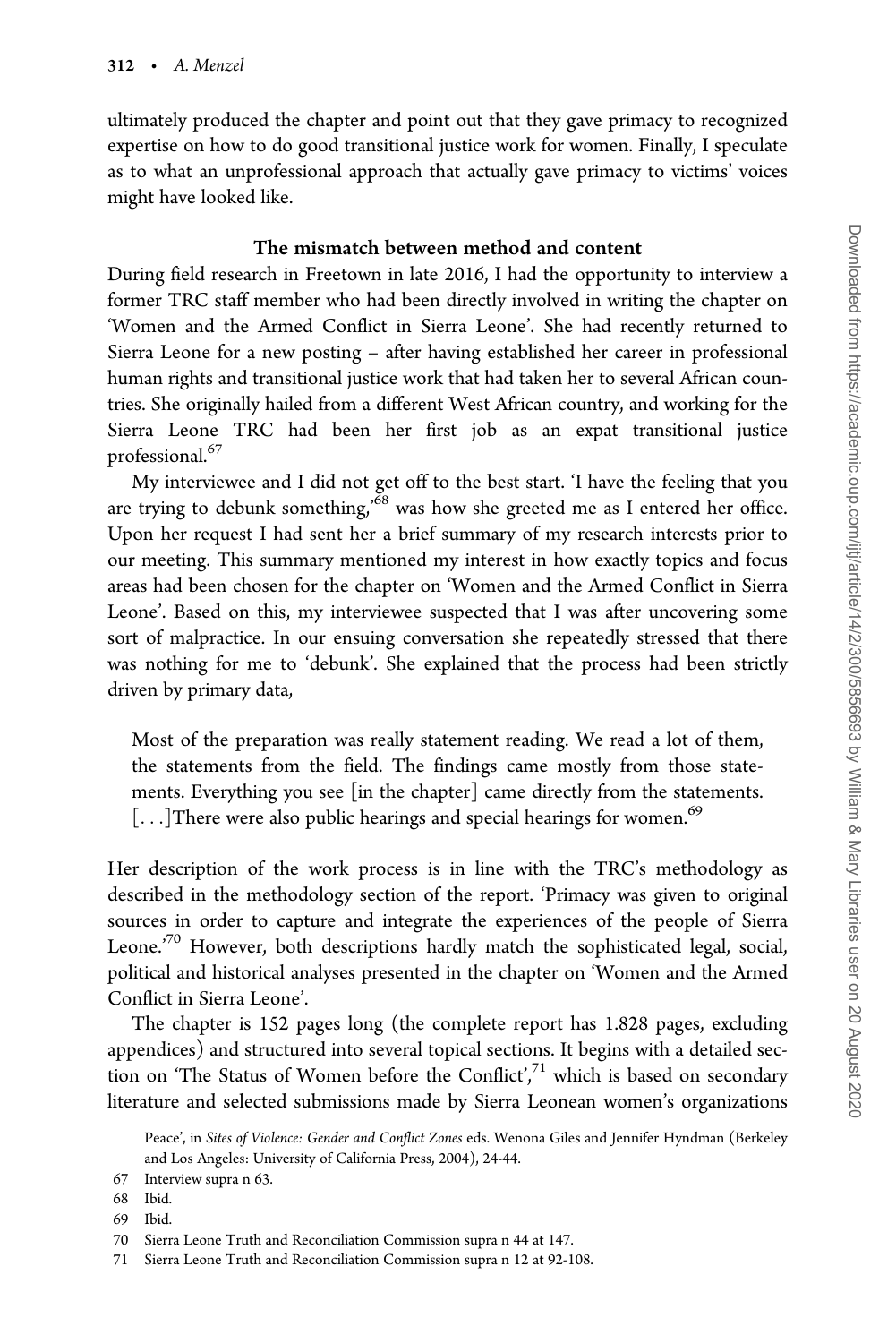to the TRC. Citing Elisabeth Rehn's and Ellen Johnson Sirleaf's recent (at the time) UNIFEM-commissioned report on the 'continuum of violence', $72$  this section introduces the idea that 'the extreme violence that women suffer during conflict  $[\dots]$  is directly linked to the violence that exists in women's lives during peacetime in the society in question'.<sup>73</sup> Peacetime discrimination and violence against women included political, economic and legal marginalization as well as widely accepted practices of domestic violence. It is argued that, 'The prevalence of an existing culture of violence in Sierra Leonean society [...] may explain in part the brutality experienced by women during the conflict period'.<sup>74</sup> Then follows a legal analysis section entitled 'National and International Law Pertaining to Women in Sierra Leone'.<sup>75</sup> This section identifies gaps and inadequacies in national laws and elaborates possibilities for prosecuting sexual and gender-based violence as a 'weapon of war'<sup>76</sup> (as a war crime and a crime against humanity) under international law. Next follows a detailed section on the 'Experiences of Women and Girls during the Conflict in Sierra Leone',<sup>77</sup> which introduces different categories of violations, including 'Sexual Violations'.78 Violations are first described in an abstract manner and then illustrated using quotes from individual accounts given as statements or as testimonies during hearings. Some violations are further interpreted and (implicitly) connected to the legal section. For example, findings pertaining to rape are formulated in the terms that render rape a 'weapon of war' and thus prosecutable under international law. '[T]he Commission finds that all of the armed factions [...] embarked on a systematic and deliberate strategy to rape women and girls  $[...]$ .<sup>79</sup> Next is a section on 'The Impact of the Conflict on Women and Girls'<sup>80</sup> and, finally, a section entitled 'Post-Conflict Mechanisms for Intervention in Respect of Women and Girls'.<sup>81</sup> Based on available reports by NGOs and international organizations and selected submissions to the TRC, these last two sections describe consequences of wartime violence for women and girls, looking at their social status, access to economic opportunities, housing and health. They also discuss recent interventions and mention the need to improve aid programs and initiate reforms.82

It is obvious that these contents did not directly emerge from statements and testimonies; neither do they give primacy to original sources. It is more plausible that they are the products of work processes that relied on recognized expertise to identify topics and areas to be covered in the chapter – before going back to statements and testimonies for additional analyses and to add illustrations. This sequence is also supported by the documents I found at the TRC archive in Freetown.

- 72 Rehn and Sirleaf supra n 66.
- 73 Sierra Leone Truth and Reconciliation Commission supra n 12 at 106.
- 74 Ibid., 108.
- 75 Ibid., 109-135.
- 76 Ibid., 129.
- 77 Ibid., 136-170.
- 78 Ibid., 158-167.
- 79 Ibid., 162, my emphasis.
- 80 Ibid., 196-209
- 81 Ibid., 209-220
- 82 Ibid., 196-228.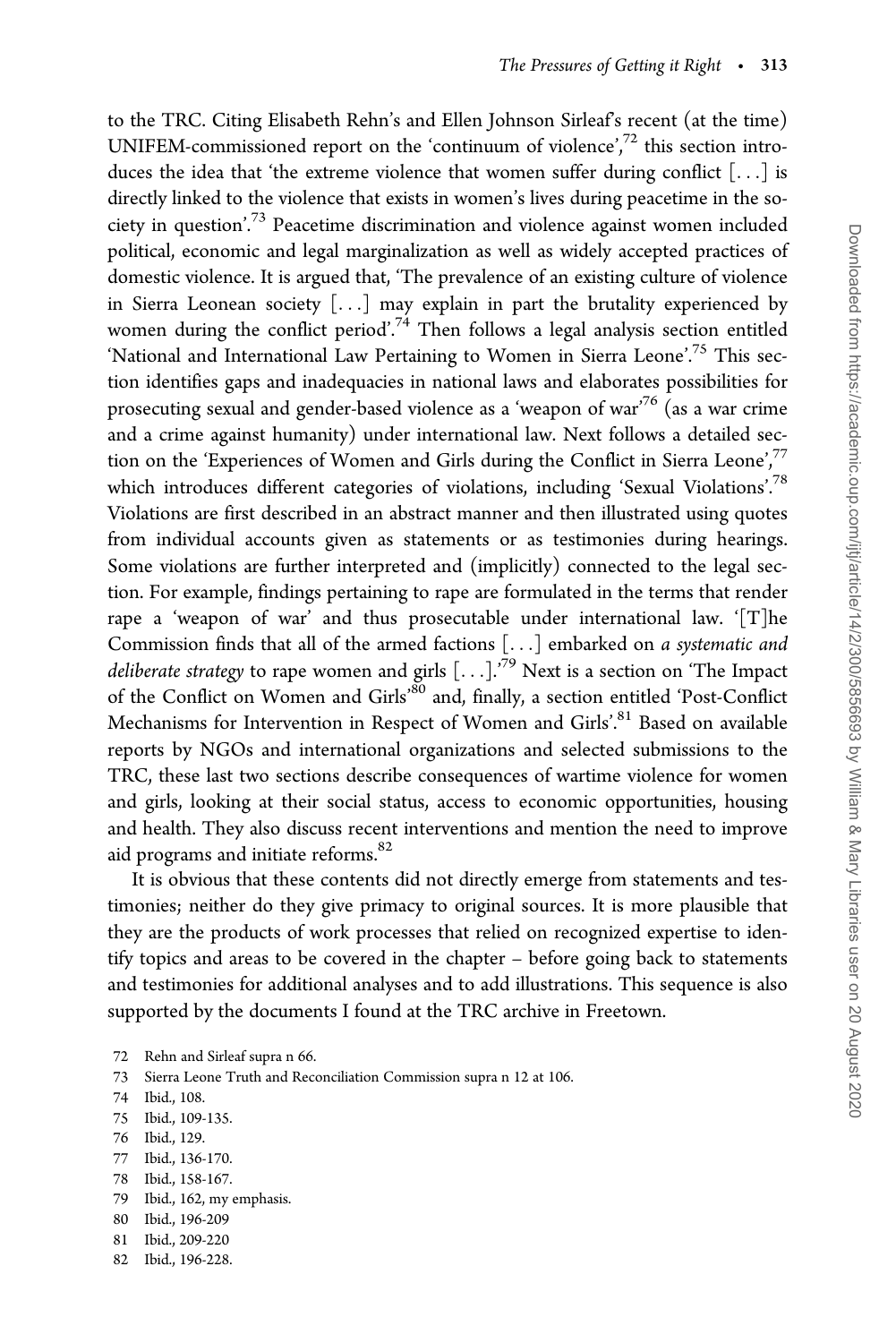## A professional process

The work feeding into and ultimately producing the chapter on 'Women and the Armed Conflict in Sierra Leone' is best described as a professional process. It certainly entailed difficulties and setbacks, yet the former staff members I interviewed mostly agreed that it turned out reasonably well in the end. In an academic contribution by Chris Mahony (also a former TRC staff member) and former Commissioner Yasmine Sooka, they describe the TRC's work on women and sexual violence as one of the commission's success stories (among other tasks that did not go so well<sup>83</sup>). They emphasize that commission staff received special training and adopted measures such as providing trauma counselling to victims of sexual violence who testified in hearings. They also claim that the TRC 'gave agency back to women victims of sexual violence by giving them the choice to testify in public, on camera or behind screens'.<sup>84</sup> My analysis does not deny these efforts, nor does it rule out that some victims felt empowered. $85$  However, I find that victims did not have a chance to be heard without a professional filter, let alone define priorities for the TRC's work.

Based on the documents I found at the TRC archive, it makes sense to distinguish two (slightly overlapping) phases in the commission's work on women and sexual violence. The first phase was about acquiring the necessary expertise, which involved a partnership with UNIFEM that provided the TRC with two expat consultants who trained commissioners and staff. The second phase was about making sure that the commission's work was actually conducted in accordance with this expertise. This included collecting materials for and writing a chapter that ticked all necessary boxes in terms of topics and issues that needed to be covered.

Efforts at establishing a partnership with UNIFEM emerged early on in the life of the TRC, already during the time of the preparatory interim secretariat (March-October 2002). A consultant working for the interim secretariat made contact with the UNIFEM representative in Freetown and, on 17 September 2002, sent a memo to Interim Executive Secretary, Yasmin Jusu-Sheriff, stating that 'the Gender Sensitive training Project [sic] has been bought by UNIFEM. They will provide the training and the lunch for Commissioners and Staff.<sup>86</sup> This training was scheduled for 1 October 2002 $^{87}$  but never materialized, probably due to the crisis that unfolded in September 2002 when TRC staff members deemed unqualified (including Jusu-Sheriff) ceased to be paid.<sup>88</sup>

Communication with UNIFEM was re-established in 2003, this time leading to an official partnership between UNIFEM and the TRC. The long expected training

- 85 Elsewhere I discuss one example of a female TRC witness who self-reportedly felt empowered because other victims had trusted her to represent their voices at a TRC public hearing. See Menzel supra n 9 at 18.
- 86 Reconciliation and Protection Consultant, Interoffice Memorandum: Gender Sensitivity Training, 17 September 2002, 'Administration and Programming Unit, General Administration and Support Service, Box 001'.

87 Ibid.

<sup>83</sup> They reflect that the commission did not investigate external dimensions of the war in Sierra Leone – especially those involving donor countries – nearly as much as it should have. Mahony and Sooka supra n 34.

<sup>84</sup> Ibid., 50.

<sup>88</sup> Sierra Leone Truth and Reconciliation Commission supra n 44 at 61.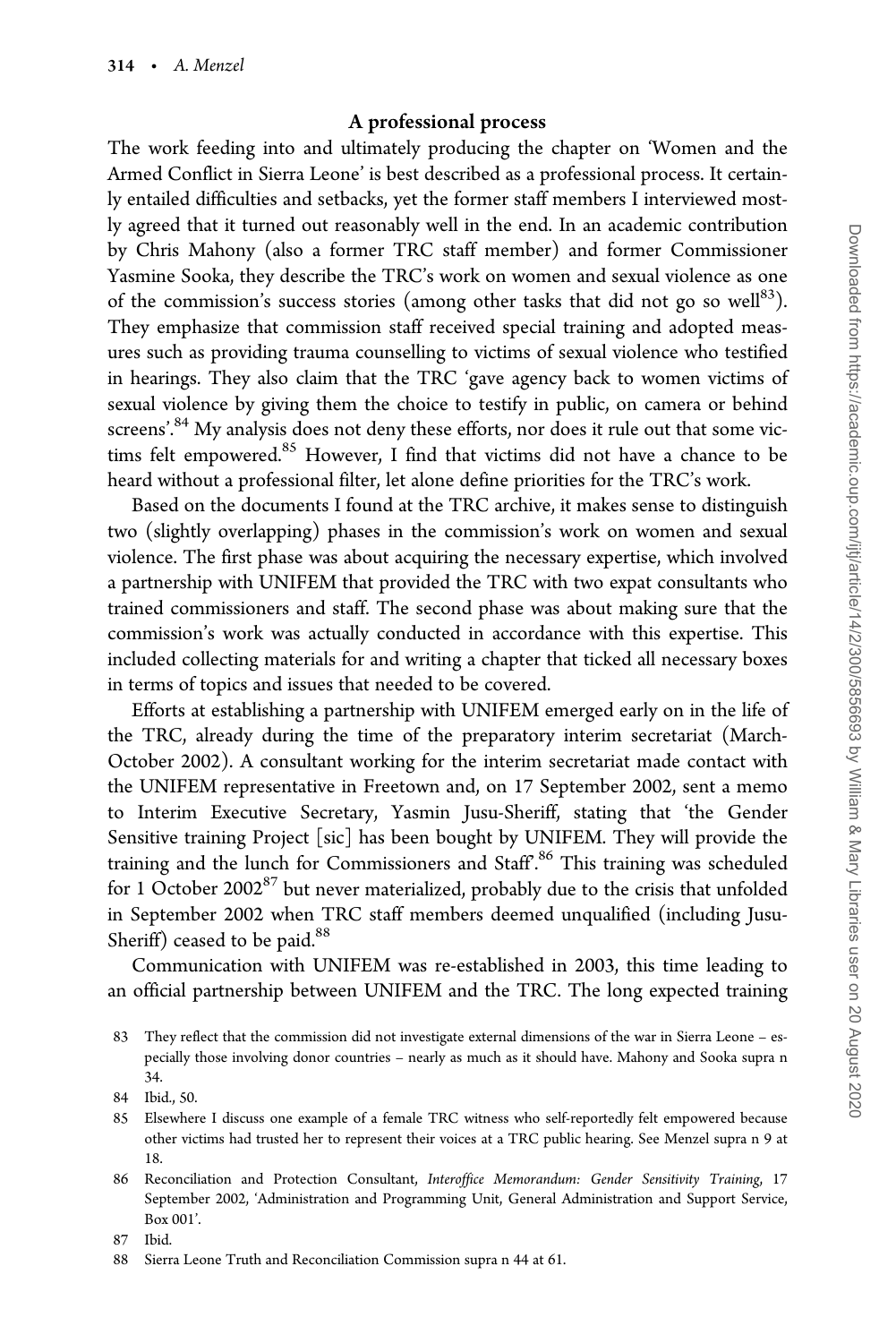of staff and commissioners finally took place in early April 2003. It was conducted by two expat consultants, Betty Murungi and Binaifer Nowrojee, both lawyers with expertise in advocacy for female victims of sexual violence and prosecuting sexual violence under international law. Both had been involved in advocacy and consultancy work in the context of the International Criminal Tribunal for Rwanda.<sup>89</sup> According to a UNIFEM press statement, their training

focus[ed] on highlighting the impact of armed conflict on women and children, promoting gender-sensitivity in handling female victims' testimonies and building the skills and materials necessary to deal with victims, witnesses and perpetrators in the spirit of reconciliation.<sup>90</sup>

This training came too late to inform the commission's statement taking exercise. Between December 2002 and March 2003, 73 statement takers (all national staff) had already collected a total of 7,706 statements on wartime violations from different parts of the country.<sup>91</sup> Statement takers had received some training, including training on special interview techniques for victims of sexual violence, from UN and NGO experts assisting the commission.<sup>92</sup> However, based on UNIFEM's more extensive training input and with the assistance of the two consultants, the commission adopted a more comprehensive protocol to prepare and council victims of sexual violence before, during and after their testimony in colsed and public hearings. The preparation procedure is briefly described in the introduction to the chapter on 'Women and the Armed Conflict in Sierra Leone'.

The Commission through its reconciliation unit provided trained counsellors who would brief and debrief the women and girls who appeared at these special hearings [closed hearings]. These counsellors also met with witnesses before their appearances at other [public] hearings. The counsellors and staff members responsible for the hearings would go through the statements previously given by the witness to refresh the memory and ensure consistency.<sup>93</sup>

This clearly shows the amount of control exerted over victims' testimonies, both in order to protect them and obtain useful information from them. As it was put in an internal memo by Commissioner Sooka titled 'Women's hearings, testimony, submissions, special hearings on women and research objectives for the final report',

92 Ibid., 166.

<sup>89</sup> A short biographical interview with Betty Murungi is available on the ATLAS webpage, [https://www.atlas](https://www.atlaswomen.org/profiles/2019/10/16/kaari-betty-murungi) [women.org/profiles/2019/10/16/kaari-betty-murungi](https://www.atlaswomen.org/profiles/2019/10/16/kaari-betty-murungi) (accessed 20 February 2020); a brief background on Binaifer Nowrojee can be found on her current employer's webpage [https://www.opensocietyfounda](https://www.opensocietyfoundations.org/who-we-are/staff/binaifer-nowrojee) [tions.org/who-we-are/staff/binaifer-nowrojee](https://www.opensocietyfoundations.org/who-we-are/staff/binaifer-nowrojee) (accessed 20 February 2020).

<sup>90</sup> UNIFEM,' UNIFEM and Urgent Action Fund support peace-building process in Sierra Leone,' reliefweb, 17 April 2003, [https://reliefweb.int/report/sierra-leone/unifem-and-urgent-action-fund-support-peace](https://reliefweb.int/report/sierra-leone/unifem-and-urgent-action-fund-support-peace-building-process-sierra-leone)[building-process-sierra-leone](https://reliefweb.int/report/sierra-leone/unifem-and-urgent-action-fund-support-peace-building-process-sierra-leone) (accessed 1 September 2019).

<sup>91</sup> Sierra Leone Truth and Reconciliation Commission supra n 44 at 164-170.

<sup>93</sup> Sierra Leone Truth and Reconciliation Commission supra n 12 at 89.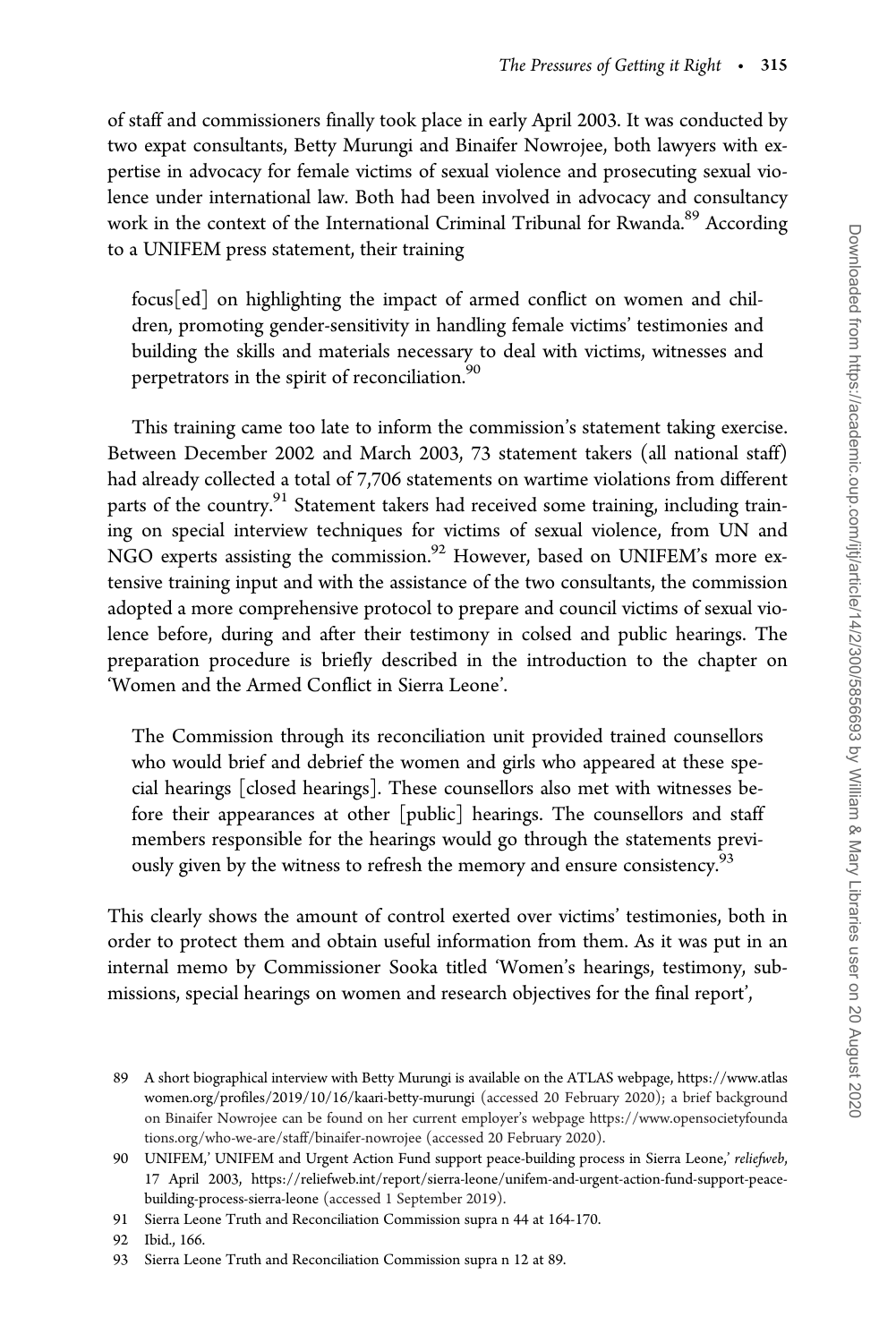Questioning women who have been the subject of rape, sexual violence and gender-based crimes is quite difficult. While it requires a great deal of sensitivity, it also requires that the Commission obtains information which it would otherwise not have access to.<sup>94</sup>

The two UNIFEM consultants were also tasked with facilitating the participation of Sierra Leonean women's organizations (NGOs and community based organisations) and assisting them in making submissions that would be relevant to the commission's work on women and sexual violence.<sup>95</sup> The effects of their guidance are directly visible in the submissions made to the commission, most of which are structured in roughly the same way and either titled or subtitled 'The situation of Women and Girls in the [sic] Pre-conflict, Conflict and Post Conflict Sierra Leone'.<sup>96</sup> This is no coincidence. A broad focus on sexual violence 'before and during the conflict [...] [and] how this feeds into the situation prevailing in the country today<sup>97</sup> was encouraged via a 'Guide to: Content of Submissions for the thematic hearing on Women<sup>'98</sup> of which I found a draft version at the TRC archive. One of the submissions that closely followed these instructions was made by a young Sierra Leonean lawyer, Jamesina King. Her submission focused on the legal status of women in Sierra Leone before, during and after the conflict.<sup>99</sup> King was subsequently approached and hired as a consultant to write parts of the chapter on 'Women and the Armed Conflict in Sierra Leone'.<sup>100</sup>

There is one document in particular that helps reconstruct the sequence of the work processes that shaped the chapter. It clearly indicates that victims' voices/primary data were not the drivers nor even the starting point for the process. This document is a memo authored by Commissioner Sooka and addressed to two of her staff members working on the chapter (including the former staff member I interviewed in Freetown).101 Sooka begins by congratulating her staff on an improved second draft. She emphasizes that the pre-war status of women in Sierra Leone was already well elaborated. But her next comments are mostly critical. She lists a number of questions and pertinent issues that were still absent and needed to be addressed in the chapter.

- 94 Commissioner Sooka, supra n 61.
- 95 The Truth and Reconciliation Commission supra n 42.
- 96 Sierra Leone Truth and Reconciliation Commission, Witness to Truth: Report of the Sierra Leone Truth and Reconciliation Commission, Appendix 2 – Submissions to the TRC, Part 1 (Freetown: Graphic Packaging Ltd. GCGL), [http://www.sierraleonetrc.org/index.php/view-the-final-report/download](http://www.sierraleonetrc.org/index.php/view-the-final-report/download-table-of-contents/appendices)[table-of-contents/appendices](http://www.sierraleonetrc.org/index.php/view-the-final-report/download-table-of-contents/appendices) (accessed 23 July 2019): 200.
- 97 Guide to: Content of submissions for the thematic hearing on Women, 'Public Information and Education Unit, Publications, Box 002'.

- 99 Sierra Leone Truth and Reconciliation Commission, supra n 96 at 200-204.
- 100 Interview in Freetown, 14 November 2016.
- 101 Commissioner Sooka, Comments on Women, 22 October 2003, 'Information Management Unit, Research Materials, Box 008 (crossed out, corrected in green marker, Box 009)'.

<sup>98</sup> Ibid.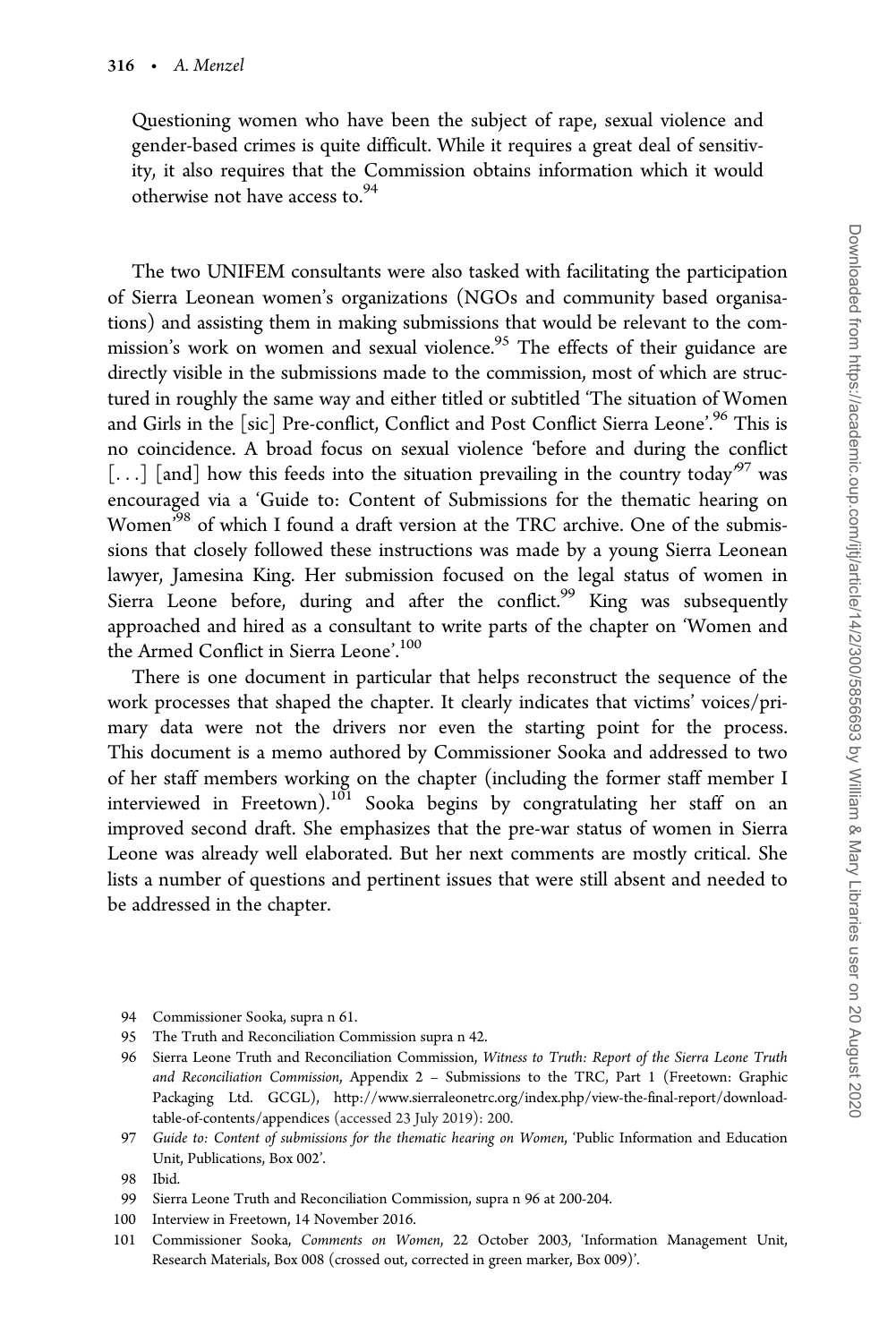The international aspect to this draft in terms of war crimes relating to genderbased and sexual violence is absent. In addition, we need to make more use of the database, our transcripts [...] the voices of women need to speak in the chapter  $[\ldots]$ ;  $[\ldots]$  In terms of the why, we need to draw the analytical link in terms of past practices with why the war impacted so brutally on women.<sup>102</sup>

In other words: the draft still needed a legal analysis of international law and an elaboration of the possibility of prosecuting rape as a 'weapon of war'; the 'continuum of violence' still needed more analytical work and elaboration; and victims' voices (presumably in the form of quotes from statements and testimonies) had to be brought back into the chapter. Sooka also mentions the need for some 'serious talking  $[\ldots]$ about methodology and using our primary data'.<sup>103</sup> Based on other memos I found, I suspect that she was pushing for more in depths empirical analyses of patterns around sexual violence to demonstrate how it had been used as a weapon of war.<sup>104</sup> The final version of the chapter as published in the report and briefly outlined in the previous section shows that subsequent work must have focused on filling in the gaps outlined by Sooka.

## Imagining an unprofessional approach

The marginalization of victims as unprofessional voices in the Sierra Leone TRC's work on women and sexual violence was certainly not total but one of degree: the commission actively sought information from victims and this information was taken into serious consideration. Moreover, my analysis does not imply that the chapter on 'Women and the Armed Conflict in Sierra Leone' is wrong or useless. On the contrary, speaking from an academic perspective, I strongly agree that it makes sense to interpret sexual violence in Sierra Leone (and in all other contexts that I can think of) in terms of a continuum of violence that looks beyond commonplace distinctions between peacetime and wartime, private and public and criminal and political violence. However, victims of sexual violence did not shape the TRC's procedures and neither did they define the priority issues to be covered in the chapter on 'Women and the Armed Conflict in Sierra Leone'.

In order to better grasp this professional marginalization, it is helpful to speculate about alternatives. What would the commission's work have looked like if victims had been in a position to define priorities - if commissioners and staff had adopted an unprofessional approach, so to say? To attempt an answer to this question, it is helpful to look at a finding that has been prominently discussed in ethnographic work on the TRC: namely victims' disappointment over the fact that they did not receive any tangible help in exchange for their statements and testimonies, such as money or medical services to meet their most urgent and basic needs.<sup>105</sup> My interviews and archival materials show that victims' disappointment was also a frequent

<sup>102</sup> Ibid.

<sup>103</sup> Ibid.

<sup>104</sup> Commissioner Sooka, supra n 61.

<sup>105</sup> See especially Gearoid Millar, 'Performative memory and re-victimization: Truth-telling and provocation in Sierra Leone,' Memory Studies 8 (2) (2015): 242–254.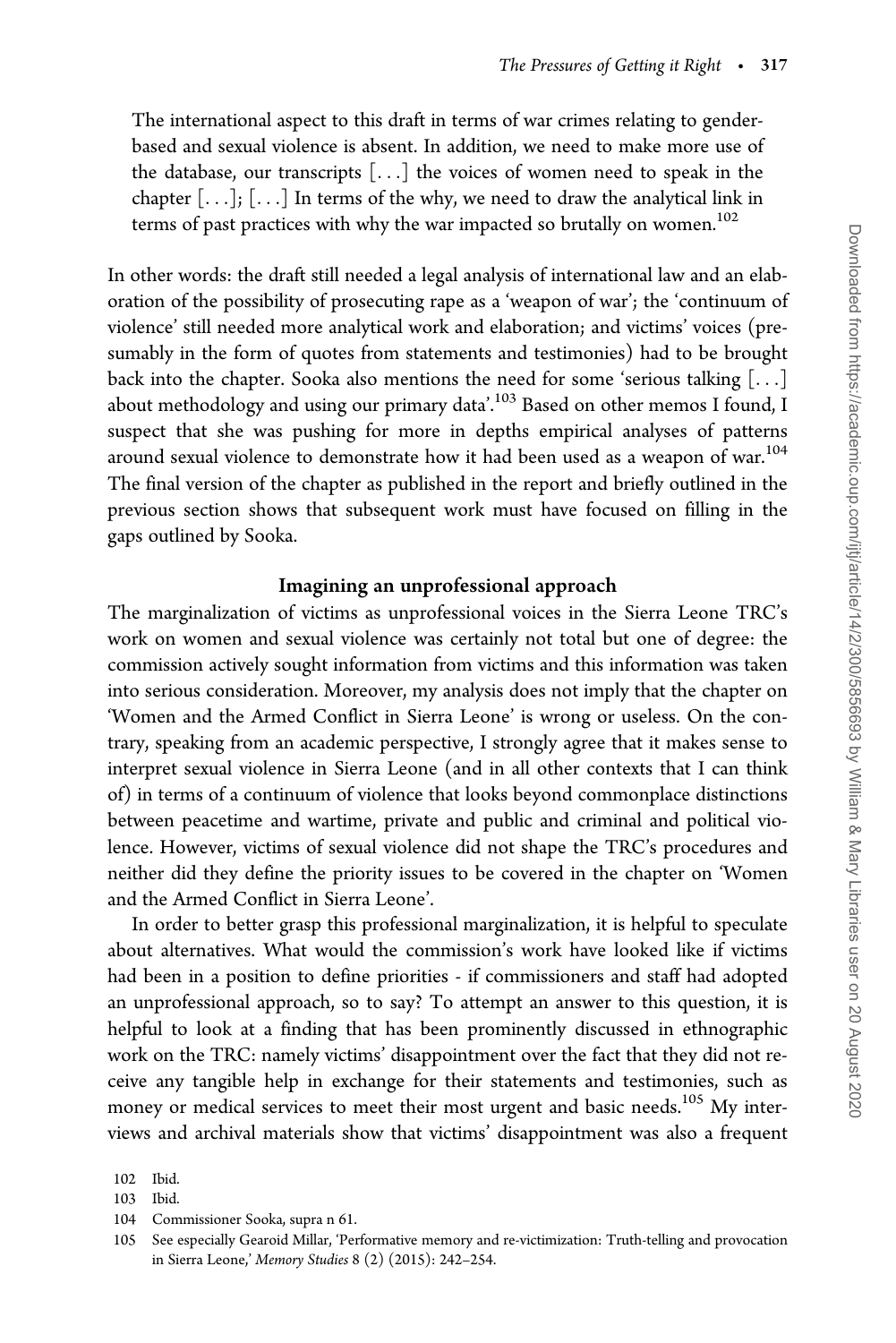topic and a source of immense frustration among TRC staff members. As one of my interviewees put it, 'We had to deal with this throughout the life of the commission, people asking for compensation. And we understood and it was really heart breaking that we couldn't do it but there was absolutely no budget for anything like that.<sup>'106</sup> Although victims' disappointment was mostly discussed in terms of expectation management – after all, tangible help had never been promised and the TRC was operating on scarce funding as it was – there were also moments of intense doubt. As one staff member put it in an internal memo,

the Commission sounds patronising each time it tells witnesses that it is not its mandate to deal with individual reparations, or that nothing can be done for them before the report is published. Looking at the faces of some of the witnesses after they get these stock responses, one sees a deflation of hope, some internal questioning about why they participated in the hearings at all. It is important to recognise that some of the needs of the witnesses are very basic, and in some cases, the witnesses might probably die before the Commission gets around to writing its report.<sup>107</sup>

Following this train of thought, it becomes (at least vaguely) imaginable that commissioners and staff might have decided to take their lead from victims' expectations and begun to work with them to develop a data base of victims and their needs and engage in fund raising efforts – rather than writing an extensive report. Such a decision would have been highly unprofessional in several regards: it would not have been in line with the TRC's mandate and recognized transitional justice expertise; and it would have encouraged commissioners, staff and victims to work in areas for which they were not formally qualified. In addition, it does not seem likely that such an approach could have succeeded in raising and distributing a meaningful amount of resources to actually improve victims' lives. But it would have put victims' immediate priorities first.

#### CONCLUDING REMARKS

Unlike one of the former TRC staff members I interviewed suspected, this article is not an attempt to 'debunk something'.<sup>108</sup> On the contrary, my focus has been to detail the workings of a type of marginalization that is not a product of neglect or professional failure but emerges exactly because professionals are committed to doing a good job. This is also why even (or especially) improved professional efforts at victim participation will not fully get rid of this type or marginalization - not as long as victim participation is about inviting victims into predefined roles and spaces rather than handing over control.

<sup>106</sup> Skype interview supra n 45.

<sup>107</sup> Head of Information Management, Evaluation of Hearings in Bo District, 5 May 2003, 'Administration and Programming Unit, General Administration and Support Service, Box 003'.

<sup>108</sup> See interview, supra n 63.